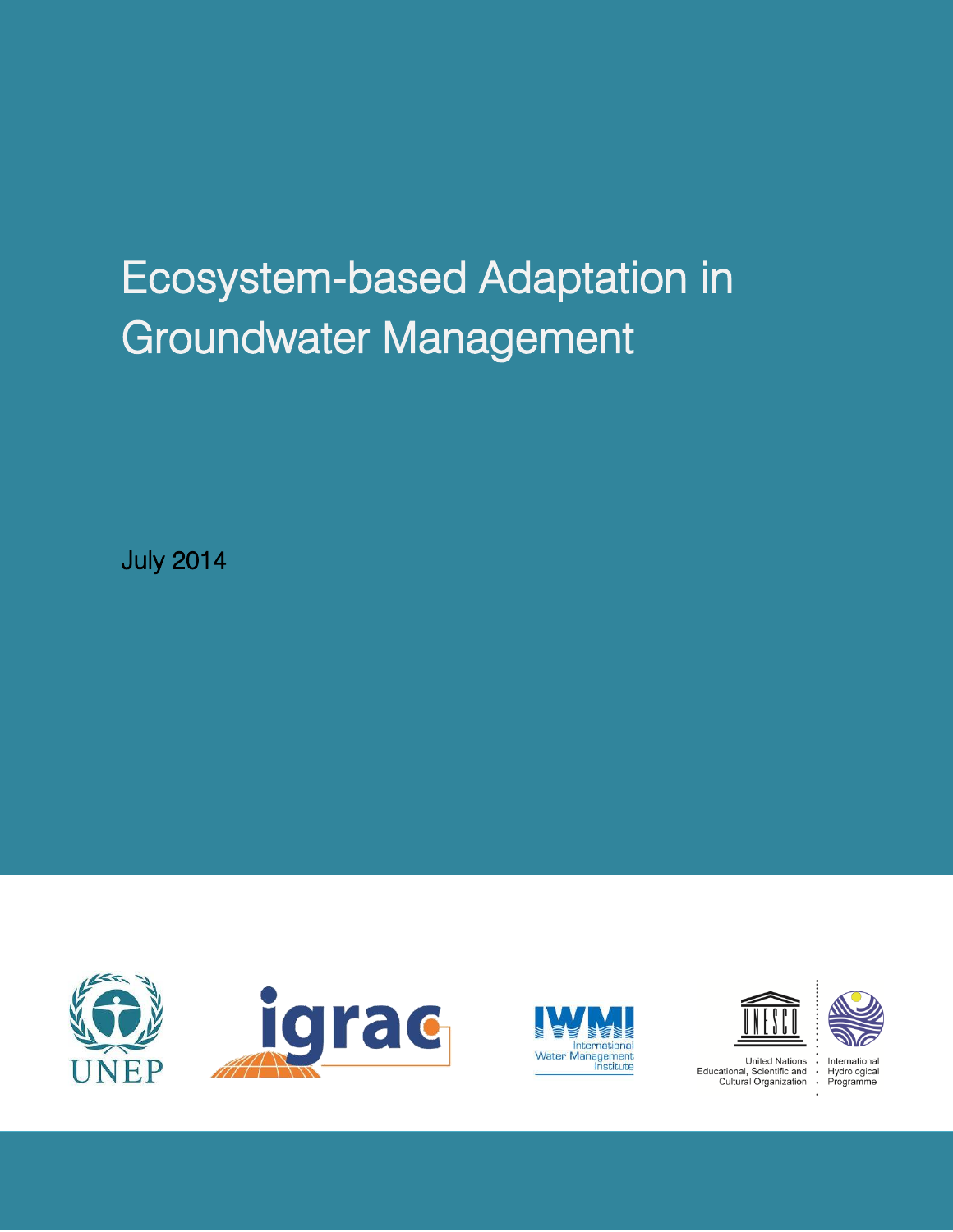# Preface

This report is part of the preparation phase for the project 'Ecosystem-based Adaptation in Groundwater Management' a joint effort of UNEP, IGRAC, IWMI and UNESCO-IHP. The objective of the project is to improve groundwater management taking an ecosystem-based approach and to provide a framework to identify ways in which the ecosystems services can be integrated in groundwater management. This report provides a literature overview of various ecosystem-based adaptation measures related to groundwater that could be implemented to improve ecosystems resilience and secure the ecosystem services.

July 2014 Nienke Ansems, IGRAC Elizabeth Khaka, UNEP Karen Villholth, IWMI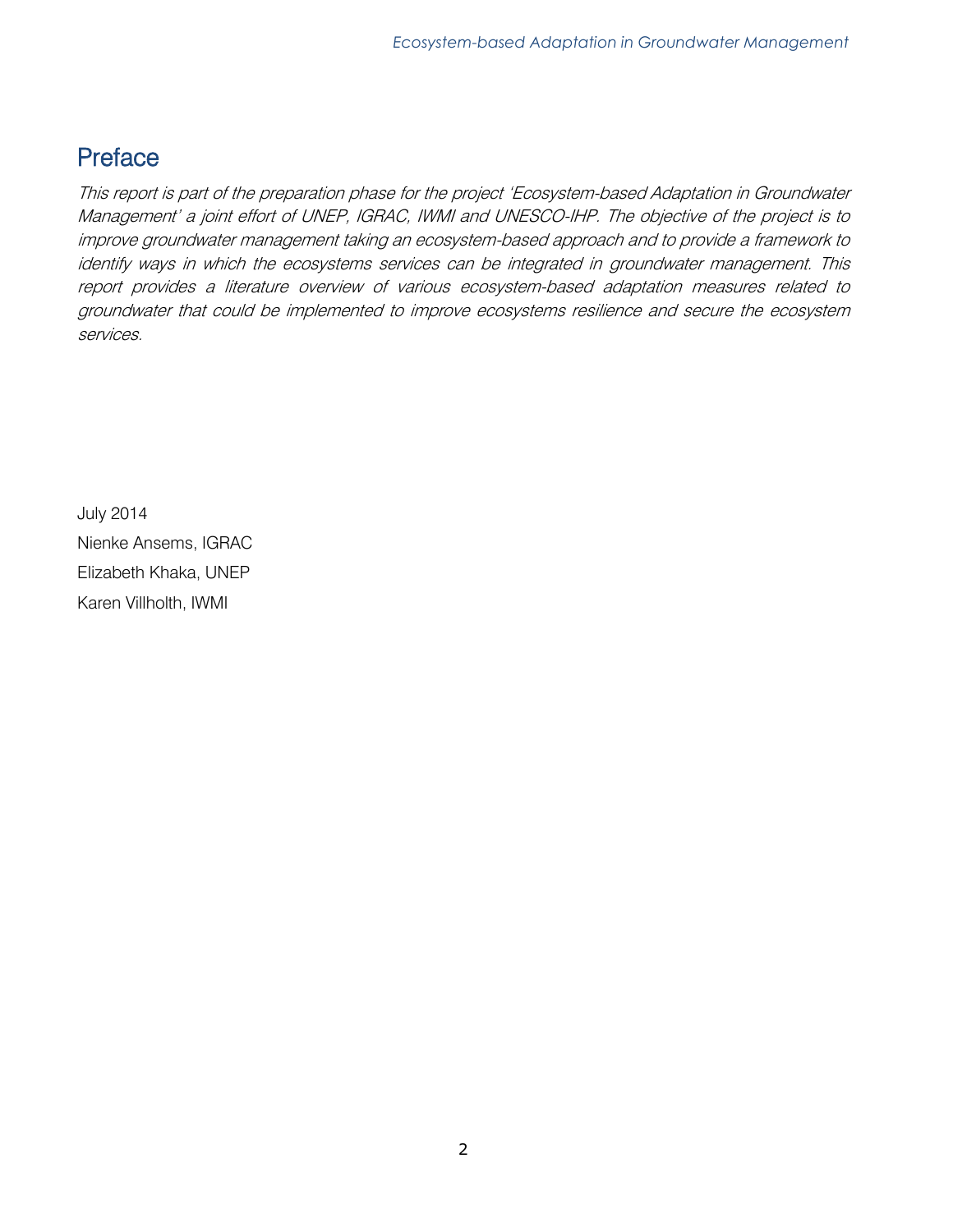# **Table of Contents**

| 1.                                   |  |
|--------------------------------------|--|
| 1.1.<br>1.2.                         |  |
| 2.                                   |  |
| 2.1.<br>2.2.                         |  |
| 3.                                   |  |
| 3.1.<br>3.2.<br>3.3.<br>3.4.<br>3.5. |  |
| 4.                                   |  |
| 4.1.<br>4.2.<br>4.3.<br>4.4.<br>4.5. |  |
| 5.                                   |  |
| 6.                                   |  |
| 7.                                   |  |
|                                      |  |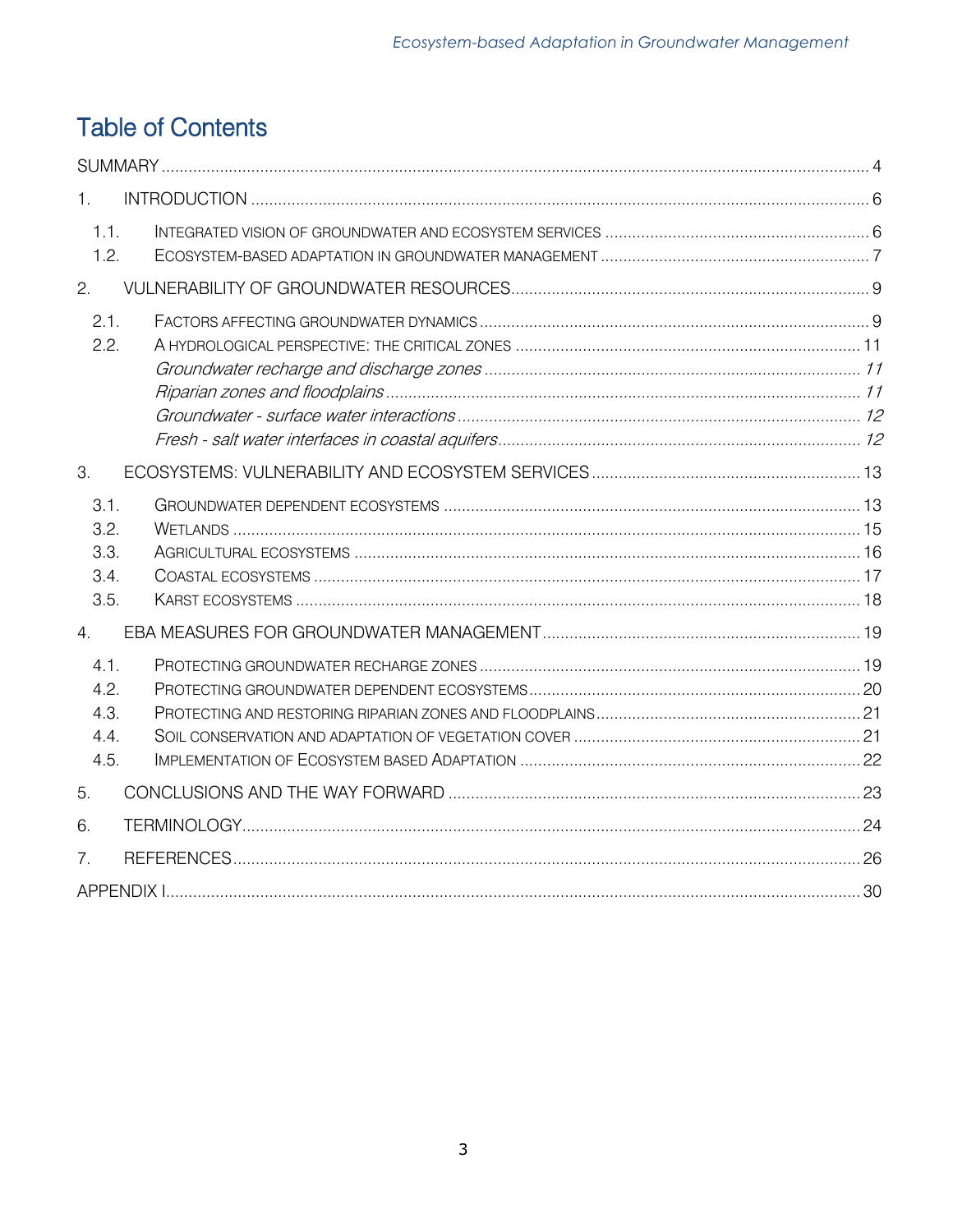# <span id="page-3-0"></span>**Summary**

Ecosystem services are the benefits people obtain from ecosystems. Most ecosystems are highly dependent on the hydrological cycle and water availability. The services provided by these ecosystems are therefore also directly, and indirectly, dependent on the availability and state of groundwater resources. Increased groundwater abstraction, increased groundwater contamination and climate variability, are affecting the functioning of ecosystems and thereby jeopardize the services these ecosystems provide. To successfully address the challenges of climate change and anthropogenic pressures on groundwater, ecosystems and their services, a holistic view is needed. For such interdependent challenges ecosystem-based adaptation (EbA) could be a promising approach. EbA is the use of biodiversity and ecosystem services as part of an overall adaptation strategy to help people to adapt to the adverse effects of climate change. EbA addresses the crucial links between climate change, biodiversity, people, natural resources and ecosystem services.

#### Ecosystem-based adaptation measures

EbA approaches can support cost-effective adaptation against threats that result from multiple pressures. Protection and preservation of natural infrastructure does not replace the need for built infrastructure, but instead provides a complement multiplying the benefits received from healthy, functioning ecosystems. Various EbA measures could be implemented to secure groundwater resources and ecosystem services. The implementation of EbA measures can be based on either a certain ecosystem service, part of an ecosystem or one or several ecosystems. To successfully implement and increase the effectiveness of EbA for groundwater management it is important to conduct an integrated vulnerability assessment on the ecosystem of interest. As such, it will identify the main ecosystem services, main threats and adaptive capacity of the ecosystem. Within the ecosystem, critical zones can be indicated where EbA will be most beneficial. Because the hydrological system is interconnected on various levels, adaptation measures in these (local) critical zones can be used strategically for groundwater management on a larger, regional scale.

#### Protection of critical recharge areas

 Groundwater recharge zones affect both the quantity and quality of water reaching aquifers. Therefore recharge zones are at the centre of preventing pollution and maintaining supply for both drinking water and groundwater dependent ecosystems. Currently, protection of groundwater recharge zones is primarily used in drinking water supply areas. Such protection schemes could be expanded to include ecosystems in critical groundwater recharge areas to improve their resilience and secure their services.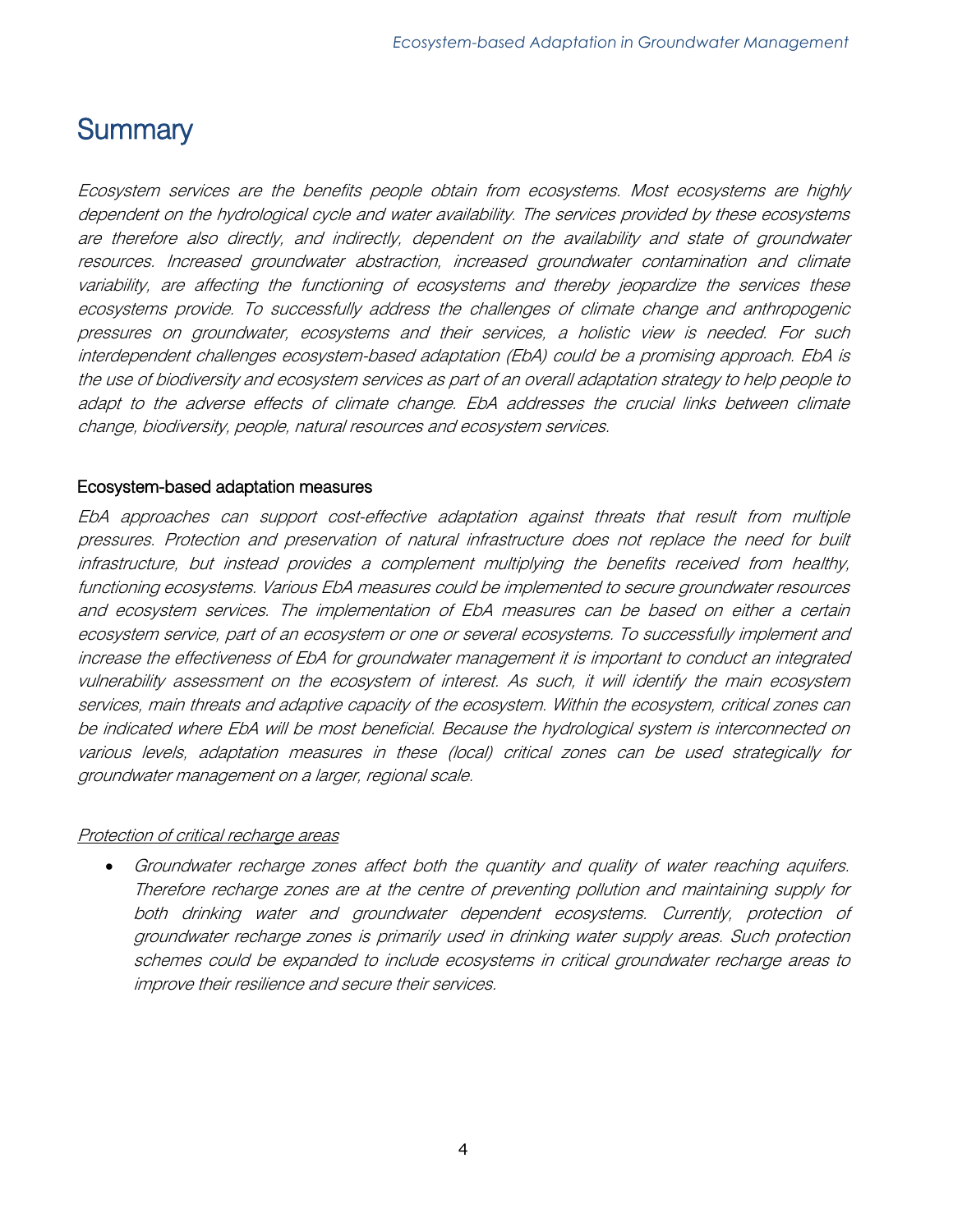# Protection of Groundwater Dependent Ecosystems

 A subset of ecosystems that are highly dependent on groundwater are groundwater dependent ecosystems (GDEs). GDEs are therefore particularly vulnerable to changes in groundwater supply and groundwater contamination. The hydrological connection and fluxes from (critical) recharge areas to GDEs are therefore of vital importance to sustain GDEs. Understanding the regional hydrogeology, the connection between recharge and discharge areas to and within GDEs, and the level of groundwater dependency of these ecosystems can help to support decisions about prioritization of adaptation measures. Protection schemes for GDEs and their services should be established accordingly.

# Protection and restoration of riparian zones and floodplains

- Riparian zones are efficient in water quality improvement for both surface runoff and water flowing into and out of streams through subsurface or groundwater flow. The services of riparian zones should be better integrated with land use planning. Protection, restoration and providing space for riparian zones will improve overall water quality and quantity.
- Particular components of the riparian zones are floodplains, the area of land adjacent to a stream or river and flooded by the river. Floodplains represent natural filtering systems thereby improving groundwater quality and quantity. When a river is dissociated from its floodplain with levees or other flood control facilities, the natural benefits are either lost, altered, or significantly reduced. Reconnecting floodplains to the natural river system increases the river's ability to absorb storm water, improves water quality and reduces risk of flooding and flood damage.

#### Adaptation of soil and vegetation cover

- Modification of the vegetation cover will affect groundwater recharge processes. The establishment of tree, bush and other plant cover in river basins is widely used as a way of reducing runoff and increasing infiltration. The net increase of groundwater recharge depends on the balance between improvements in infiltration and relative changes induced in evapotranspiration.
- The soil plays a significant role in any groundwater protection strategy. Both the quantity and quality of groundwater depend on the water that moves down through the soil to the saturated zone. Good soil management can support protection of groundwater resources. Prevention of soil erosion is one way to improve groundwater quality.

# Investing in natural infrastructure

 Investing in natural infrastructure can reduce or avoid costs and enhance water services and security. Measures to ameliorate the natural drainage system and increase groundwater storage include preservation of wetlands and lakes. Also the construction of (artificial) wetlands, basins, ponds and re-meandering, could emulate the positive services and contribute to improved groundwater recharge and groundwater quality.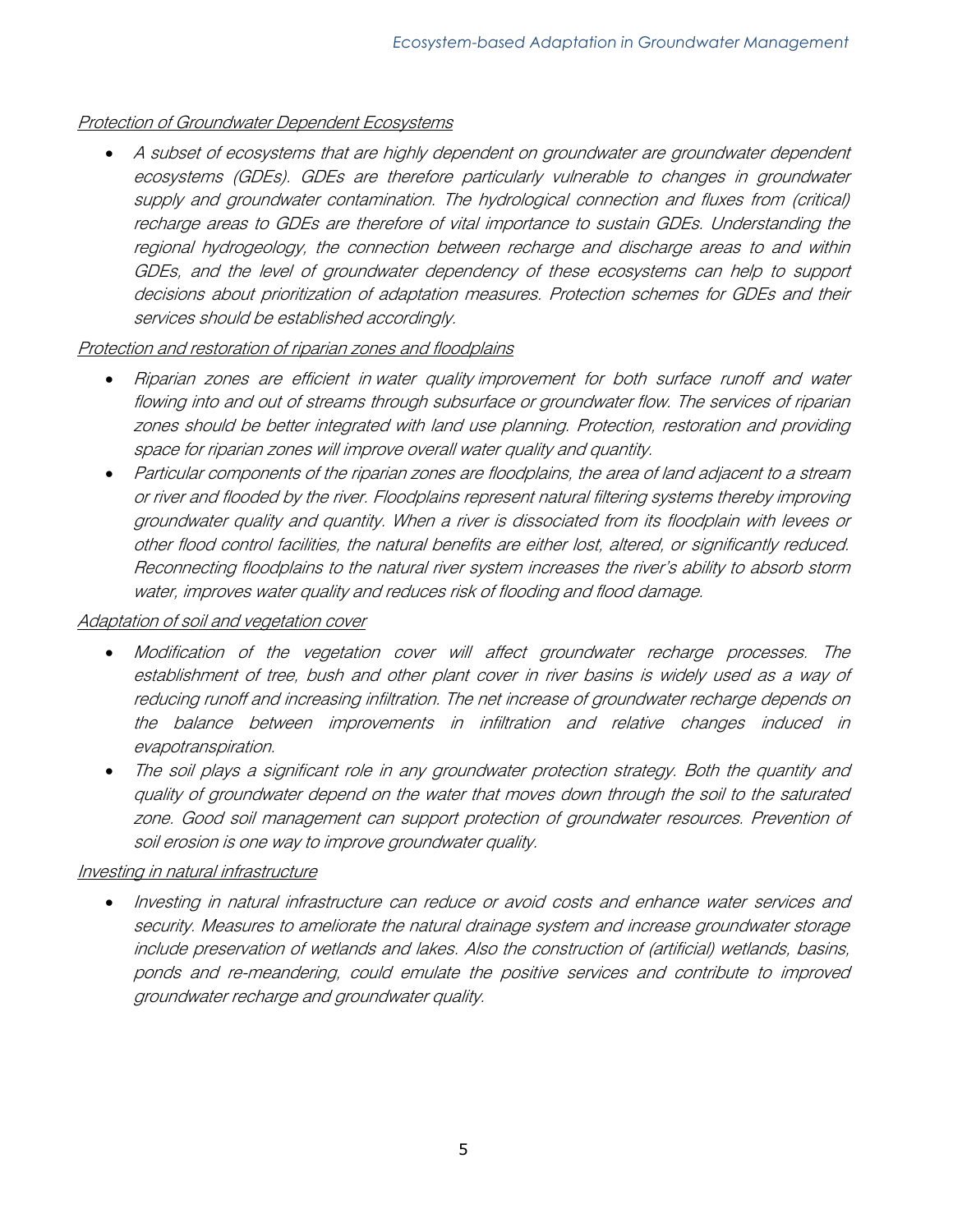# <span id="page-5-0"></span>1. Introduction

# <span id="page-5-1"></span>1.1. Integrated vision of groundwater and ecosystem services

Groundwater is the most abundant source of fresh water on earth, counting for approximately 97% of non-frozen fresh water (Margat and van der Gun, 2013). It is connected to many goods and services people depend upon, including food and energy production. Over the years, groundwater levels have declined in many places around the world due to intensive use of the resource, particularly for irrigation and domestic water supply, coupled with climate change. If groundwater abstraction exceeds groundwater recharge for large regions and long time, overexploitation or persistent groundwater depletion will occur (Gleeson et al., 2010). Global groundwater depletion has been increasing since the 1960 and is likely to increase further in the near future (Wada et al., 2010). Though the depletion differs from region to region, the overall trend is similar and is not sustainable. Changes in groundwater levels can lead to degradation of ecosystems, water shortage and land subsidence. In addition, water pollution reduces the availability of useable water and results in environmental degradation of ecosystems.

Increased groundwater abstraction, increased groundwater pollution and climate variability, are seriously affecting the functioning of ecosystems and thereby jeopardize the services these ecosystems provide. Ecosystem services are the benefits people obtain from ecosystems. Ecosystem services can be of direct or indirect benefit to humans and can be categorized in provisional, cultural, supporting and regulating services (see table 1; MEA, 2005). These services include e.g. provision of food and water, supporting the hydrological cycle, flood regulation, but also cultural services such as aesthetic and recreational benefits. While the importance of ecosystem services is recognized, their existence is often taken for granted by their users (Bergkamp and Cross, 2005).

| <b>Indirect Benefits to Humans</b>                                                                                                   |                                                                                                                                                                                                                                                 | <b>Direct Benefits to Humans</b>                                                                                    |                                                                                               |
|--------------------------------------------------------------------------------------------------------------------------------------|-------------------------------------------------------------------------------------------------------------------------------------------------------------------------------------------------------------------------------------------------|---------------------------------------------------------------------------------------------------------------------|-----------------------------------------------------------------------------------------------|
| Supporting                                                                                                                           | Regulating                                                                                                                                                                                                                                      | Provisional                                                                                                         | Cultural                                                                                      |
| materials necessary for the<br>production of other<br>ecosystem services                                                             | Benefits obtained from processes<br>such as air or climate regulation                                                                                                                                                                           | Products gained from<br>ecosystems                                                                                  | nonmaterial benefits<br>derived by humans                                                     |
| Primary production<br>Nutrient cycling<br>Soil formation<br>Hydrological cycle<br>Habitat formation<br>Pollination<br>Seed dispersal | Gas regulation<br>Climate regulation<br>Disturbance regulation<br><b>Biological regulation</b><br>Water regulation<br>Waste regulation<br>Nutrient regulation<br>Soil retention<br>Disease regulation<br>Flood regulation<br>Water purification | Food production<br>Fresh water<br>Raw materials<br>Genetic resources<br>Medicinal resources<br>Ornamental resources | Aesthetic<br>Recreational<br>Spiritual<br><b>Historic</b><br><b>Scientific</b><br>Educational |

Table 1. Ecosystem services can be sorted into four categories: supporting, provisioning, regulating and cultural services (adapted from Millennium Ecosystem Assessment, 2005)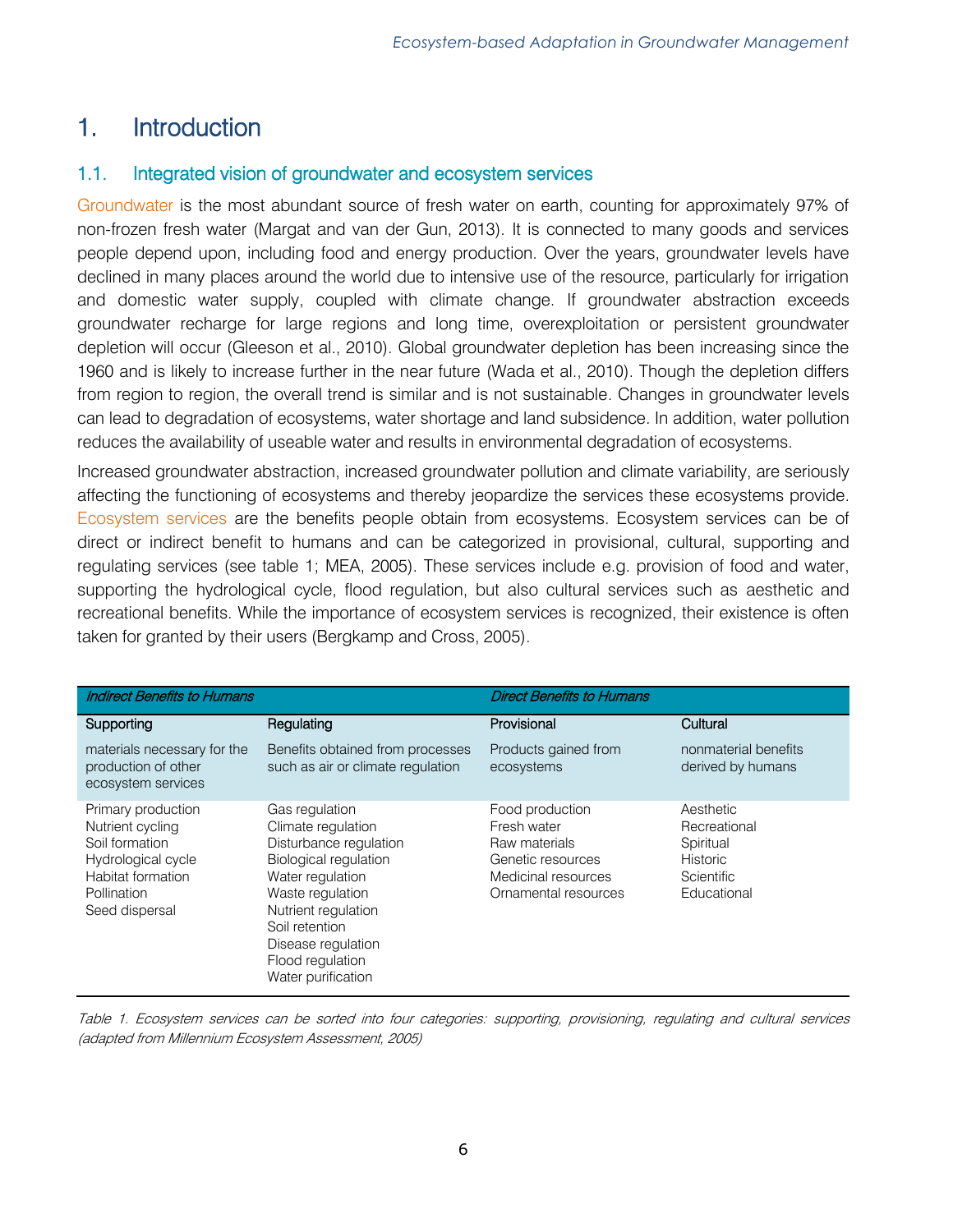Groundwater plays an integral role in sustaining certain types of ecosystems, and their associated ecosystem services. These ecosystems are dependent on groundwater fluxes, groundwater levels and groundwater quality. Groundwater does not only involve supplying quantities of water, but it also regulates the thermal and chemical regimes of the ecosystems (Margat and van der Gun, 2013). Since most ecosystems are highly dependent on the hydrological cycle and groundwater availability, most ecosystem services are directly and/or indirectly dependent on the availability and state of groundwater resources. Several services that have a direct dependency on groundwater availability are i.e.:

- Groundwater supplies almost half of all drinking water in the world (WWAP report, 2009).
- Groundwater plays a key role in food production, accounting for 43% of the global consumptive use in irrigation (Siebert et al., 2010).
- Storage and discharge of groundwater maintains and sustains river flows, springs, and wetlands (Morris et al., 2003).
- Groundwater acts as the primary buffer against the impact of climate variability and spatial variability in drought (FAO, 2003). Because it is stored deeper in the ground evaporation losses are low and water is less vulnerable to contamination. Groundwater, therefore, provides also significant opportunity to buffer high seasonal variations, by storing excess water during high rainfall periods.

To maintain and secure the ecosystems goods and services for present and future generations, protection of groundwater resources is of vital importance. Vice versa, deterioration of ecosystems will affect groundwater resources. This degradation has negative impacts on the recharge and quality of groundwater. For successfully addressing the challenges of climate change and anthropogenic pressures on groundwater, the ecosystems and their services, a holistic view is needed.

# <span id="page-6-0"></span>1.2. Ecosystem-based adaptation in groundwater management

The Millennium Ecosystem Assessment (MEA, 2005) reports that 60% of the ecosystems assessed are being degraded or used unsustainably. This environmental degradation affects the ecosystem services and reduces the resilience of ecosystems. A promising adaptation strategy to preserve ecosystems and ensure the provision of ecosystem services is ecosystem-based adaptation. Ecosystem-based adaptation (EbA) is the use of biodiversity and ecosystem services as part of an overall adaptation strategy to help people to adapt to the adverse effects of climate change (CBD, 2009). EbA addresses the crucial links between climate change, people, biodiversity, natural resources and ecosystem services. It includes adaptation policies, and multi-level approaches to reduce the vulnerability and improve the resilience of ecosystems.

EbA is an emerging adaptation strategy that can also be applied to improve sustainable groundwater management. The overall aim of EbA in groundwater management is to preserve the quantity and quality of groundwater, and to improve the role of groundwater in ecosystem services for the benefit of present and future generations. It thereby mitigates the impacts on groundwater under changing conditions including, but not limited to, climate change. The sustainable use of groundwater comprises both the adaptive management and the effective protection of groundwater environments. Understanding groundwater in its environmental context is therefore fundamental. This report focuses on the role of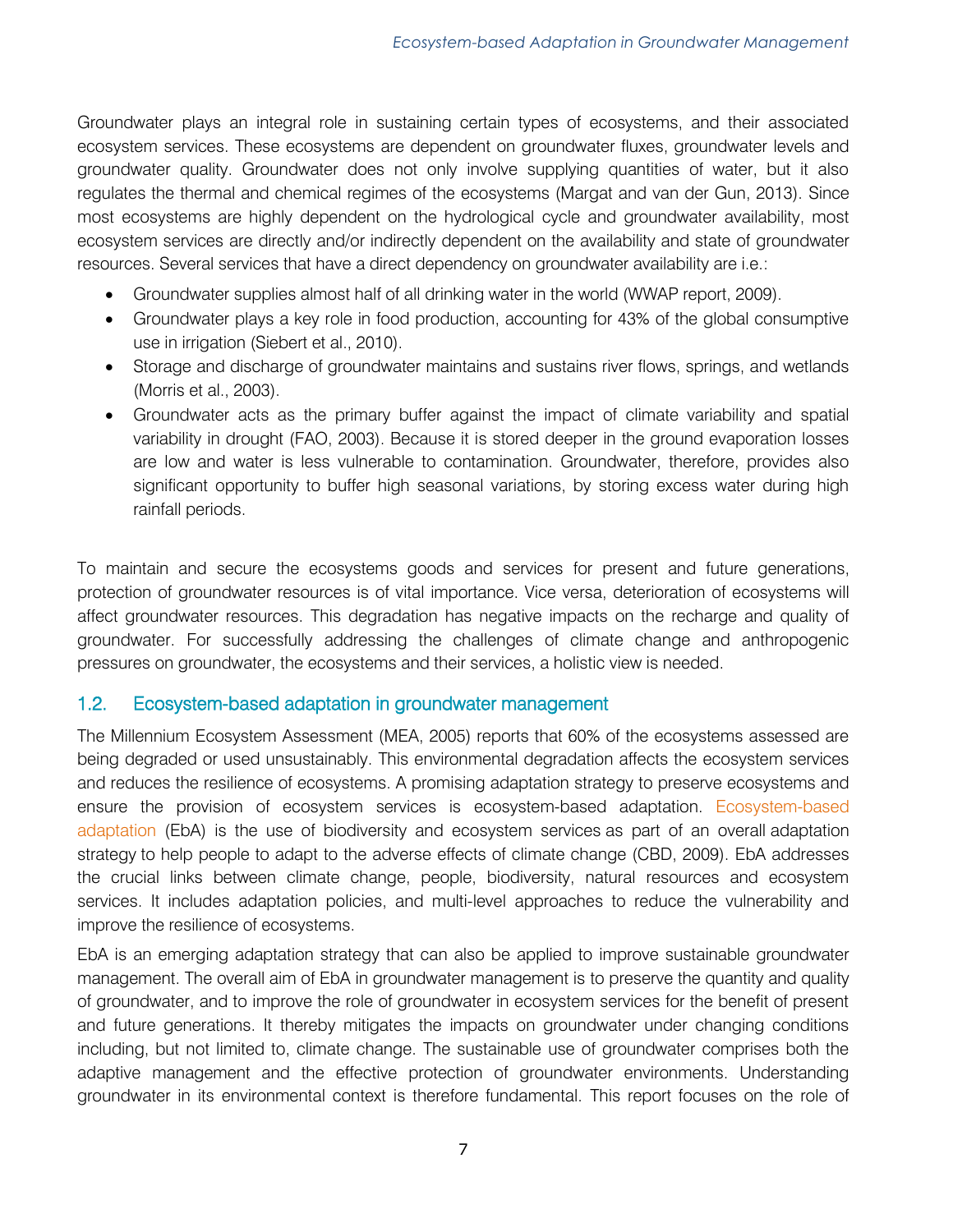groundwater in various ecosystems and their main ecosystem services. It thereby identifies the vulnerability of ecosystems to associated threats and provides potential EbA measures related to groundwater.

# **Box 1.1. Core Principles for Ecosystem-based Adaptation**

- *Is about promoting the resilience of both ecosystems and societies.*
- *Promotes multi-sectoral approaches.*
- *Operates at multiple geographical scales.*
- *Integrates flexible management structures that enable adaptive management.*
- *Minimizes tradeoffs and maximizes benefits with development and conservation goals to avoid unintended negative social and environmental impacts.*
- *Is based on best available science and local knowledge, and fosters knowledge generation and diffusion.*
- *Is about resilient ecosystems, and using nature-based solutions at the service of people, especially the most vulnerable.*
- Conduct integrated vulnerability assessments and impact projections with flexible criteria that *address the linkages between human and environmental systems. Locate projects within robust national and sub-national frameworks to enhance long term chances of success.*

Box 1. The core principles and draft guidelines for integrating ecosystem-based approaches to adaptation on project and policy design, developed by the commission on ecosystem management (CEM) in June 2011 (Andrade et al., 2011).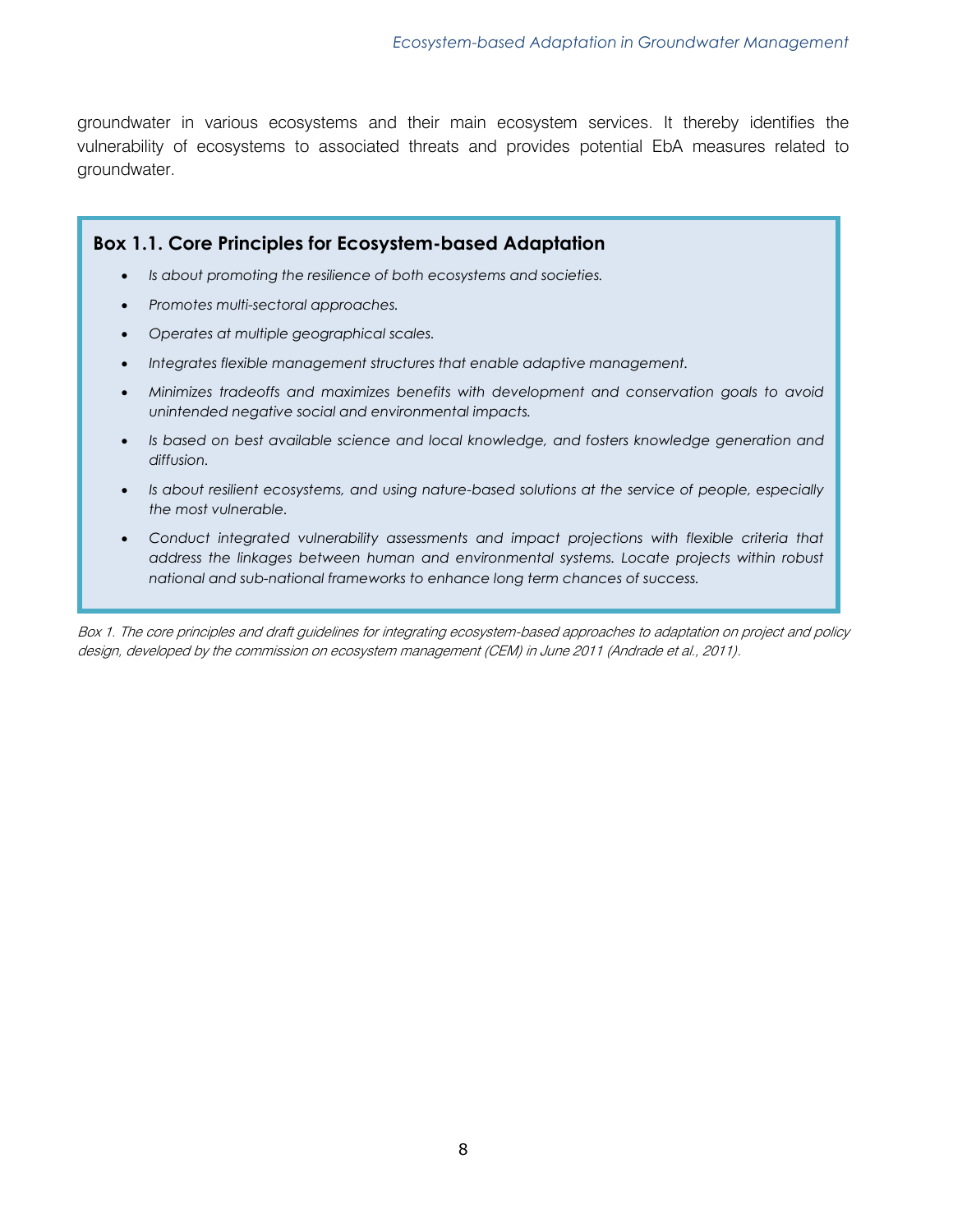# <span id="page-8-0"></span>2. Vulnerability of groundwater resources

# <span id="page-8-1"></span>2.1. Factors affecting groundwater dynamics

Climate change is altering the hydrological cycles. Subsequently, it affects groundwater recharge rates due to changes in precipitation patterns and evapotranspiration. Increased frequency and severity of floods and droughts are predicted, while rising sea levels may lead to saline intrusion into coastal aquifers. At the same time, the intensification of human activities and land use changes has caused an increased demand for groundwater. These activities are threatening groundwater services by the lowering of groundwater levels due to aquifer over-exploitation, drainage for agriculture, and dewatering due to infrastructure development and mining (Kløve et al., 2011). Figure 1 illustrates how climate change and land use pressure could affect groundwater flow dynamics on a local, regional and coastal scale.



Figure 1. Impacts of climate change and land use pressure on groundwater levels and flow paths in terrestrial (TGDE) and aquatic (AGDE) groundwater dependent ecosystems at different scales of water bodies (adapted from Kløve et al., 2013).

The hydrogeological characteristics of aquifers determine for a large extent the vulnerability of ecosystems to these global changes. Unconfined aquifers, especially surficial and shallow aquifers, are more likely to have renewable groundwater and will be particularly sensitive to changes in variability and climatic conditions (Winter, 1999; Lee et al., 2006). Confined and deeper aquifers are more likely to have non-renewable groundwater and are therefore more vulnerable to increased demand for groundwater and abstraction (Kløve et al., 2013).

Pollution from nutrients, pesticides and heavy metals can affect groundwater quality. The aquifer's potential to groundwater pollution is mainly governed by thickness and hydraulic properties of the geologic formation above the aquifer. Generally, shallow unconfined aquifers are more vulnerable to pollution. The depth to groundwater determines the volume of soil through which a contaminant must travel. Where the soil is fairly deep, the processes of filtration, sorption and biodegradation can function more effectively.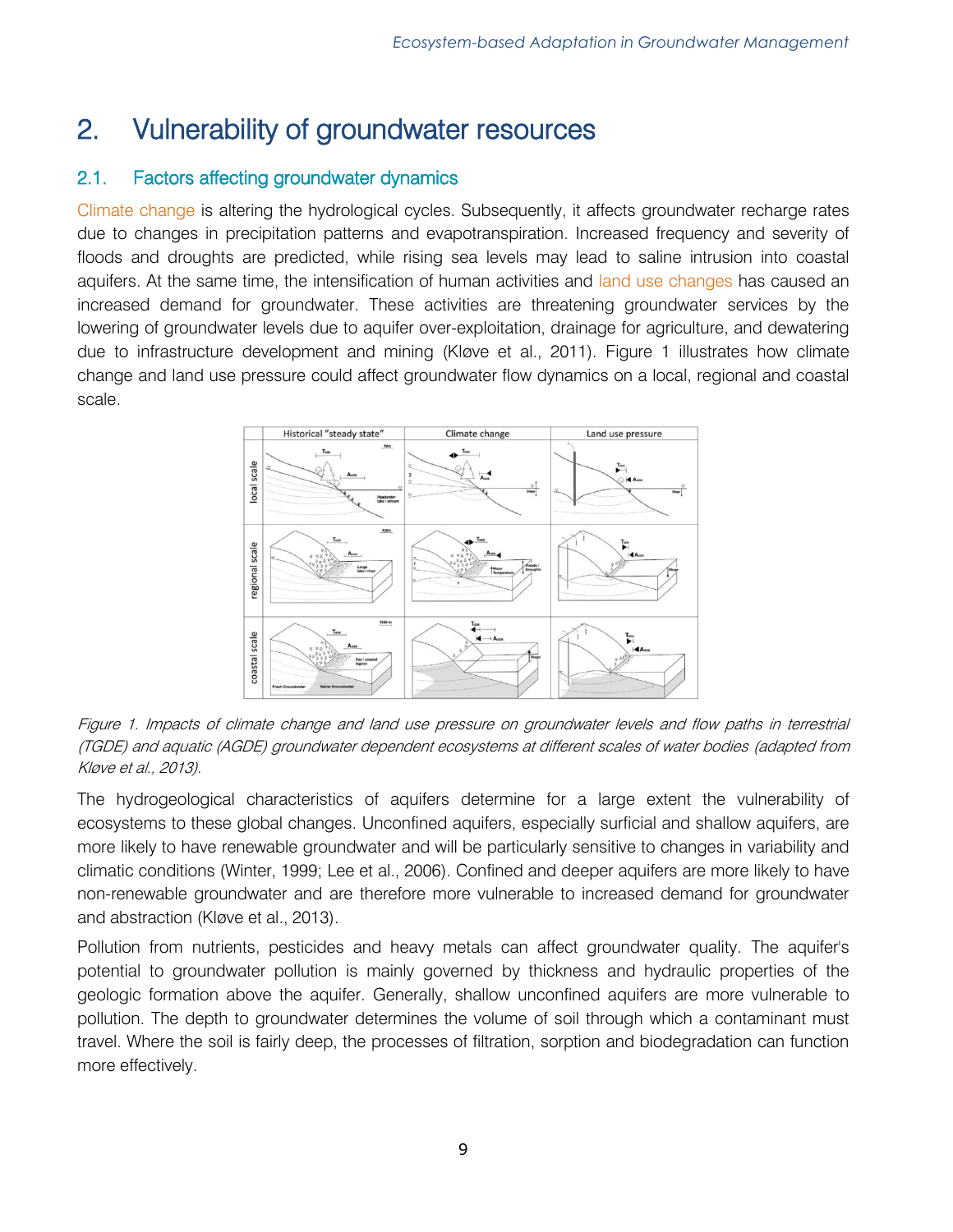#### **Factors affecting groundwater quantity and groundwater flows**

#### **Climate Change**

- Change in precipitation patterns
- Temperature change and increased evapotranspiration

#### **Groundwater development and land use change**

- Groundwater abstraction
- Accelerated (agricultural) land drainage
- Infrastructure development and urbanization
- Soil erosion

#### **Factors affecting groundwater quality**

#### **Climate change**

- Sea level rise causing salt water intrusion in coastal zones
- Thermal influence on groundwater

#### **Groundwater development and land use change**

- Salinization of aquifers due to agricultural activities
- Diffuse pollution of nutrients and pesticides in agriculture
- Increased input of organic contaminants and pathogens
- Leachate of heavy metals from urban, mining and industrial areas

Box 2. Main factors affecting groundwater quantify and quality. Indirect drivers can further intensify the impact of climate change and land use change; population growth and change in economic activity are both followed by increased demands of ecosystem services and groundwater. Political factors, such as decision-making processes and the extent of public participation (MEA, 2005) will influence the level of adaptation to these impacts.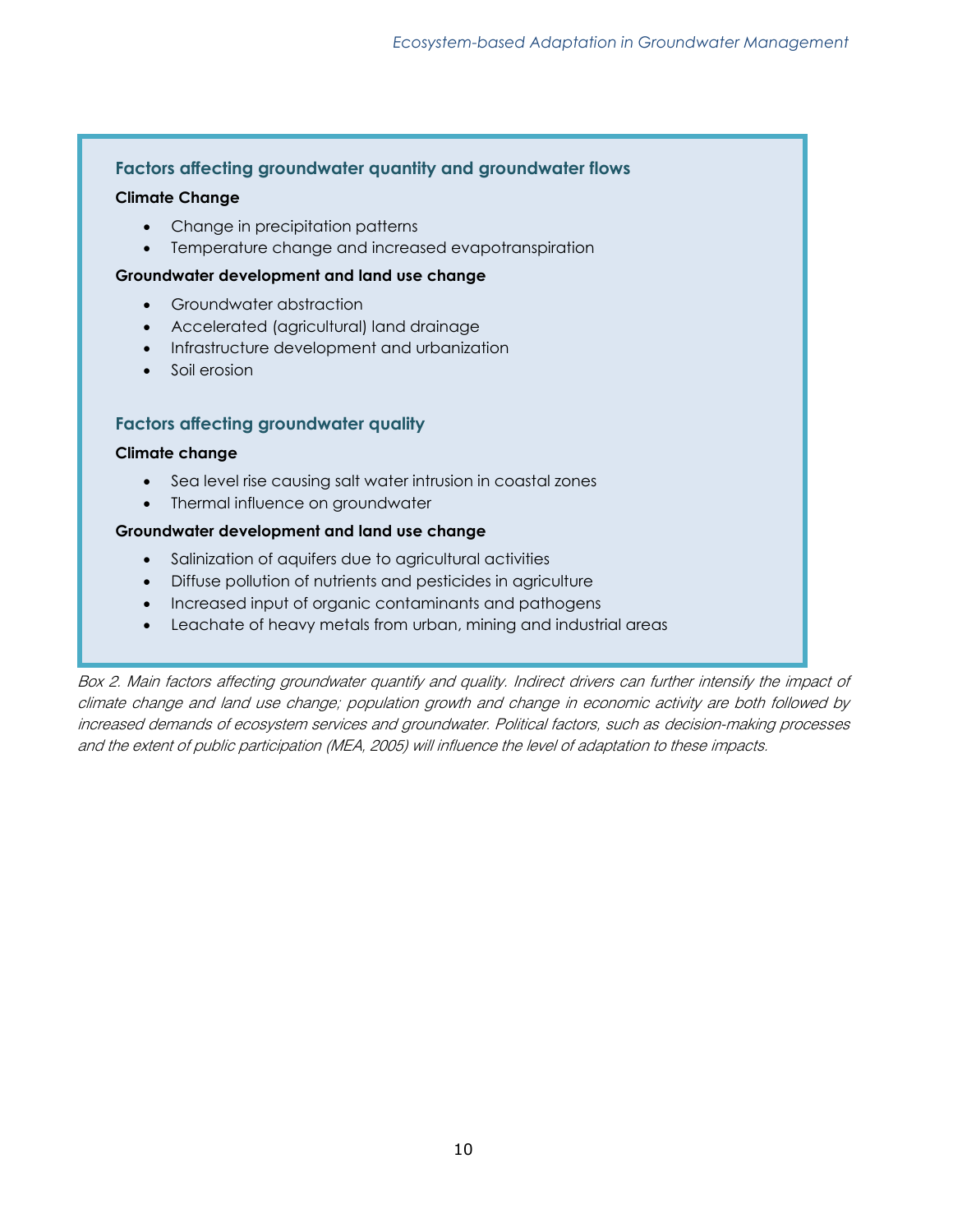# <span id="page-10-0"></span>2.2. A hydrological perspective: the critical zones

To better understand in which way and to what extent ecosystem-based adaptation can be applied in groundwater management, it is important to recognize the role of critical hydrological zones in ecosystems. These different zones perform divergent functions in the system and should be protected accordingly. Because the hydrological system is interconnected on various levels, these critical zones can be used strategically for groundwater management on a larger regional scale.

#### <span id="page-10-1"></span>Groundwater recharge and discharge zones

Water moves into aquifers in groundwater recharge zones, and discharges out of aquifers at groundwater discharge zones. Groundwater recharge can be local, occurring from infiltration via surface water bodies, or diffused by percolation of precipitation through the unsaturated soil zone across the landscape (Döll and Fiedler, 2008). Common recharge areas include infiltration via rivers and lakes, in hills and upland areas, and alluvial fans along mountain fronts and marshes. Groundwater recharge of confined aquifers occurs mostly at outcrops, where the water enters the aquifers and moves down the dip beneath the overlying confining beds. Confined aquifers can also be recharged by leakage from overlaying unconfined aquifers.

The direction and speed of groundwater movement depends on hydrogeological characteristics such as the permeability and the porosity of the subsurface and the confining layers in the ground. The water may reach the aquifer rapidly, through macro-pores or fissures, or more slowly by infiltrating through soils and permeable rocks. Groundwater discharges from the subsurface to oceans, springs, lakes and rivers or seep out of the ground into wetlands and marshes. Groundwater abstraction wells can also serve as discharge areas, especially larger volume wells, such as those used by municipalities. Examination of groundwater recharge and discharge zones and determination of groundwater flow directions will provide an indication of critical recharge areas where adaptation strategies for improved groundwater recharge will be most beneficial. Understanding the linkage between these areas can help to decide in prioritization of adaptation. The connections of groundwater recharge zones to discharge zones are in particularly important for the water supply to groundwater dependent ecosystems (GDEs). GDEs require access to groundwater on a permanent or intermittent basis to meet all or some of their water requirements to maintain the ecological processes and ecosystem services (Richardson et al., 2011).

In some ecosystem the relationship between recharge and discharge is highly dynamic and seasonal. For example, during the wet season in the Mekong Delta, floodwaters may have a higher hydraulic head (caused by increased water elevation of the river), and consequently water will move from the floodwaters into the aquifer system (recharge). In the dry season when river levels are low, water will gradually discharge from the aquifer system into the rivers, wetlands, and coastal zones.

# <span id="page-10-2"></span>Riparian zones and floodplains

A riparian zone is the interface between land and streams, rivers, lakes, reservoirs, and other inland aquatic systems that affect or are affected by the presence of water. The width of the riparian zone can vary greatly depending on the type of river, stream or catchment. Riparian zones perform a large variety of ecological functions. Riparian vegetation moderates flooding by slowing down flood water and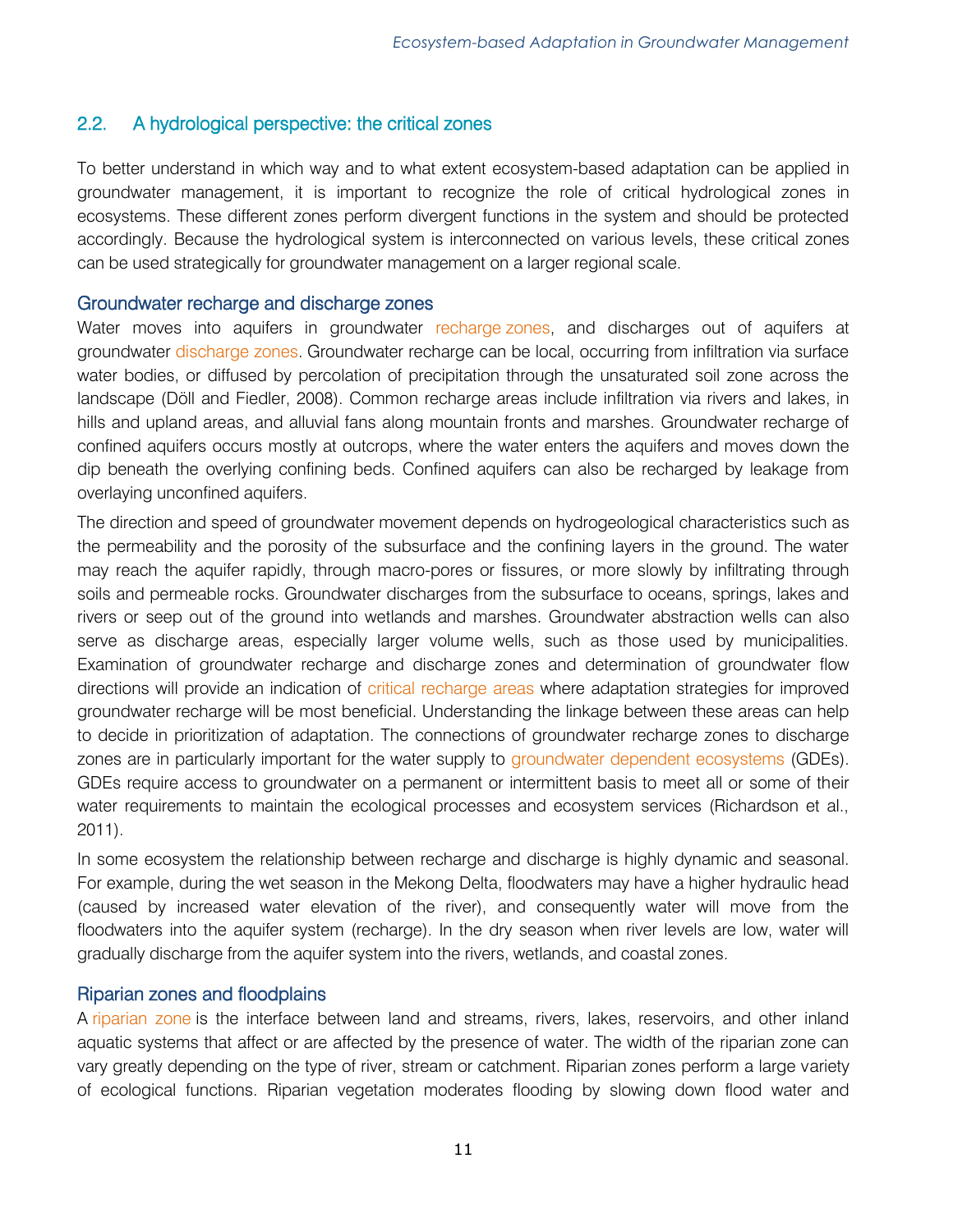allowing recharge of shallow aquifers. Riparian zones are also important for water quality improvement for both surface runoff and water flowing into and out of streams through subsurface or groundwater flow. Particular components of the riparian zones are floodplains, the area of land adjacent to a stream or river and flooded by the river. Floodplains of major rivers act as natural storage reservoirs, enabling excess water to spread out over a wide area (Ramsar, 2011). Floodplain represents a natural filtering system improving water quality with water percolating back into the ground and replenishing aquifers. When a river is dissociated from its floodplain with levees and other flood control facilities, the natural benefits are either lost, altered, or significantly reduced.

#### <span id="page-11-0"></span>Groundwater - surface water interactions

Water management plans do not always consider groundwater as part of the water resources. However, groundwater and surface waters are interactive components of the hydrologic system and cannot be treated in isolation (Hancock et al., 2005). Groundwater – surface water interaction is frequent and relates both to water quantity and quality in both the surface water and the groundwater systems. For example, contaminated aquifers that discharge to streams can result in long-term contamination of surface water; conversely, streams can be a major source of contamination to aquifers. This interaction should be taken into account for adaptive management in ecosystems. The area where there is mixing of shallow groundwater and surface water is called the hyporheic zone and encompasses the areas both beneath, and laterally of, the bed of a river or lake. These zones offer great potential to provide natural treatment of organic compounds, nutrients, and pathogens in urban streams (Lawrence et al., 2013).

#### <span id="page-11-1"></span>Fresh - salt water interfaces in coastal aquifers

Fresh groundwater is an important source of water supply in coastal areas. However groundwater abstraction in coastal aquifers could result in a decreased flux of fresh water towards the coastal discharge areas, thereby allowing the intrusion of salt water into fresh water aquifers (Fitts, 2002). Other contributors to saltwater intrusion include sea level rise and extended periods of droughts.

The movement of saline water into aquifers can lead to contamination of drinking water sources and impacts the ecosystem's flora and fauna. For sustainable groundwater management in coastal areas it is important to understand the temporal and spatial evolution of the fresh - salt water interface.



*Figure 2. Fresh – salt water interface of an unconfined aquifer (illustration after Fitts, 2002)*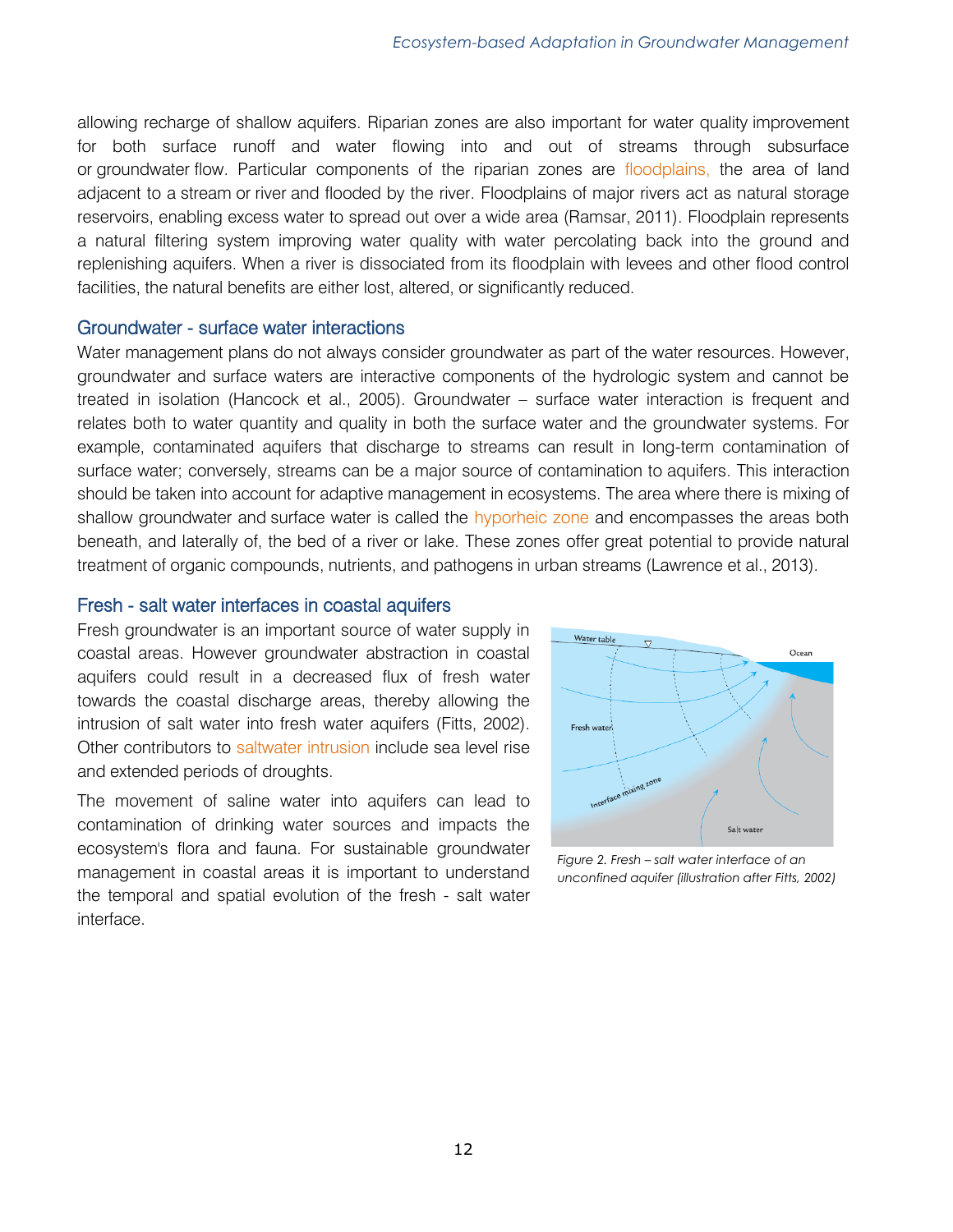# <span id="page-12-0"></span>3. Ecosystems: vulnerability and ecosystem services

The vulnerability of groundwater resources and ecosystems is a combination of the magnitude of the potential threats and the resilience of ecosystems to these impacts. Resilience is the capacity of an ecosystem to absorb disturbance without shifting to an alternative state and losing function and services (Carpenter et al., 2001). The response of ecosystems to change in conditions is variable. In some cases there is a threshold response, where beyond that an ecosystem will get damaged completely if conditions change beyond a critical level. In other cases there is a more gradual change in the health, composition or ecological function of the ecosystem considered (Margat and van der Gun, 2013). EbA can help to reduce the vulnerability and improve the resilience of ecosystems. This chapter gives a general description of various ecosystems and their main ecosystem services.

# <span id="page-12-1"></span>3.1. Groundwater dependent ecosystems

Groundwater dependent ecosystems are present globally in different sizes, and include i.e. wetlands, forests and oases. Ecosystem dependency on groundwater may vary temporally and spatially. For GDE management, both water quantity and quality are important to maintain habitat and biodiversity (Kløve et al., 2011). One way of classifying groundwater-related ecosystems is by their geomorphological setting (aquatic, terrestrial, coastal) and associated groundwater flow mechanism. On this basis a number of different classes are recognized (GW-MATE, 2006):

- natural discharge from relatively deep groundwater flow systems rising to form distinctive springs with associated (often unique) aquatic ecosystems
- wetland ecosystems related to the discharge of shallow (and sometimes perched) groundwater flow systems as seepages in land surface depressions
- groundwater discharge from extensive aquifers providing (in part perennial and elsewhere ephemeral) dry-weather flow in the upper reaches of river systems which represent aquatic ecosystems
- discharge of groundwater flow systems to coastal lagoons, which is critical in diluting salinity from marine influences and providing unique habitats
- some extensive semi-arid and humid terrestrial ecosystems without standing water, but with very deep-rooted phreatophytic vegetation extracting moisture directly from the water-table.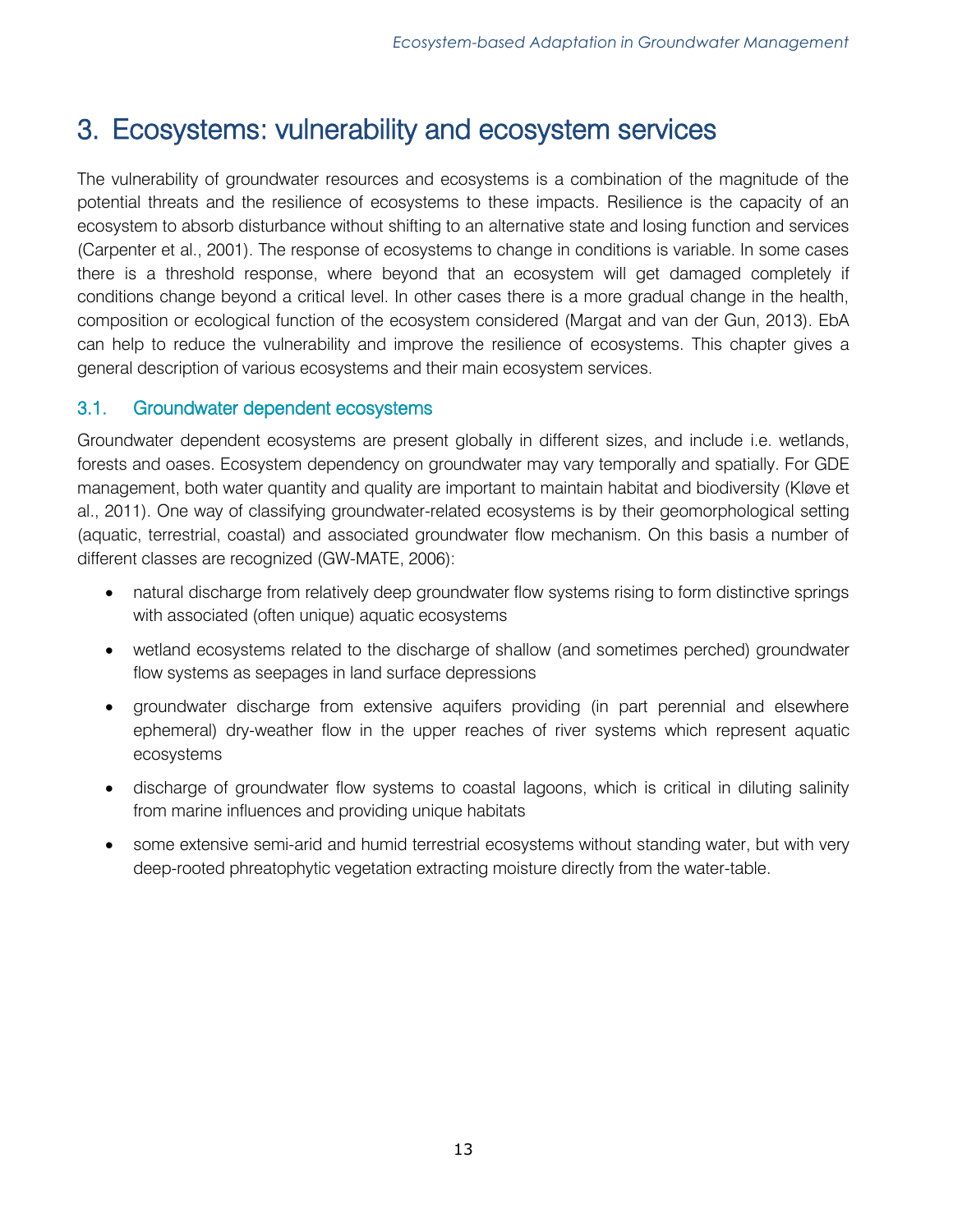

Figure 3. Main classes of groundwater related ecosystems and their associated groundwater flow regime (GW-MATE, 2006)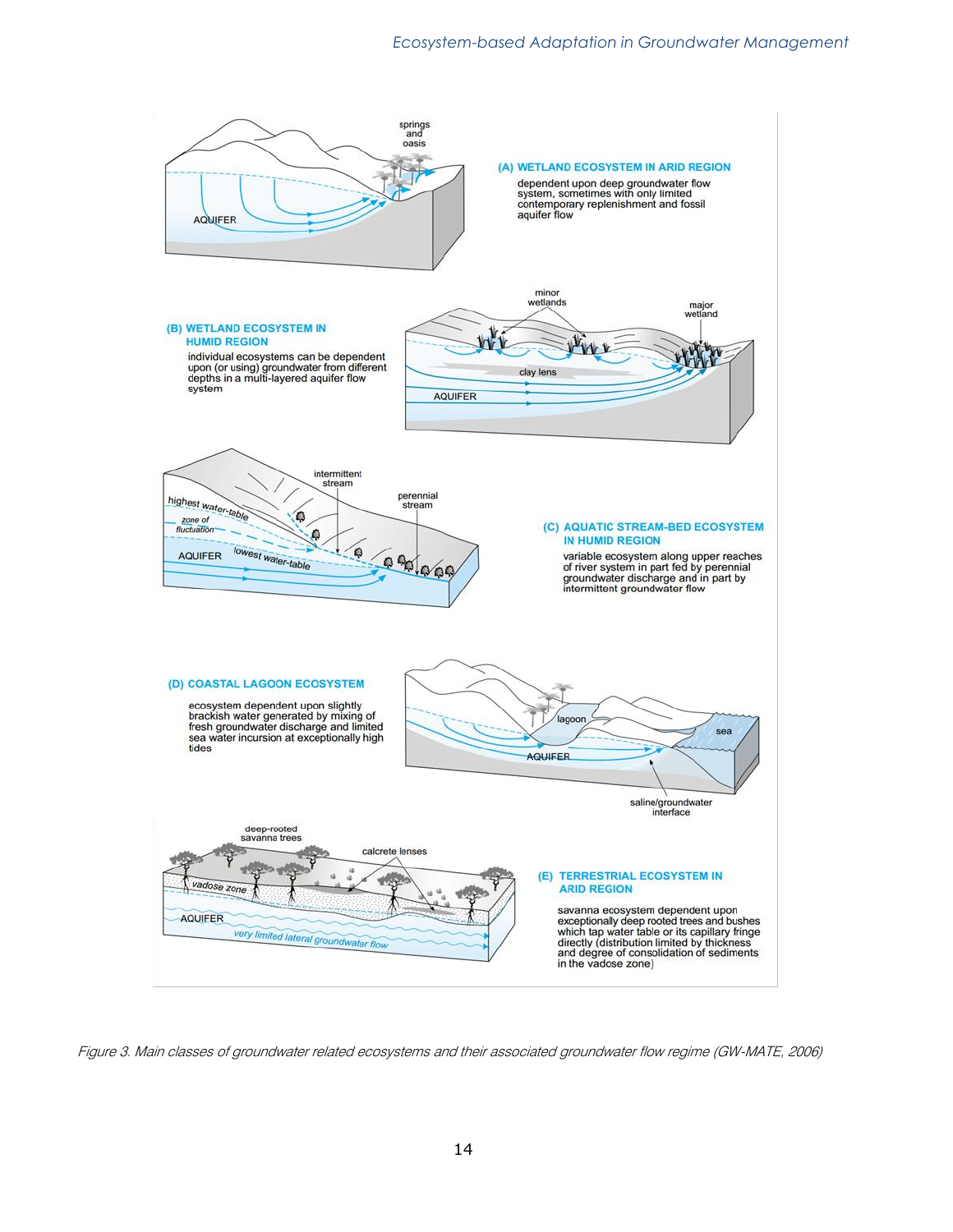# <span id="page-14-0"></span>3.2. Wetlands



#### Ecosystem-based adaptation in wetlands

Main ecosystem services: supporting and regulating

Water quality improvement, flood mitigation, carbon capture and climate regulation

#### Major climate change impacts

Increased evapotranspiration, decrease in precipitation

#### Major anthropogenic impacts

Increased input of contaminants, overexploitation of groundwater

#### Adaptation main objectives

protection of groundwater dependent wetlands, improve buffer capacity to climate extremes

#### Characteristics and role of groundwater

A wetland is a land area that is saturated with water, either permanently or seasonally. The factor that distinguishes wetlands from other land forms or water bodies is the characteristic vegetation that is adapted to its hydric soil conditions (Ramsar, 1971). The water found in wetlands can be fresh, salt or brackish water. Wetlands cover about 5-8% of the terrestrial land surface (Mitsch and Gosselink, 2007). Wetland ecosystems include swamps, peat lands, marshes, bogs, fens mangroves, springs, and oasis. One way to classify wetlands is on their water supply dependency, ranging from those primarily dependent on precipitation for their water supply and those primarily dependent on discharge from the regional groundwater flow system (Winter, 2000). Wetlands can also be hydrologically defined by their position within the hydrologic landscapes. The six main types of hydrologic landscapes are moutainous, plateau and high plain, broad basins (playas), riverine, flat coastal and hummocky glacial and dune (Winter, 2000).

#### Ecosystem services

Wetlands provide a diverse set of ecosystem services, including water quality improvement, coastal protection, flood mitigation and wildlife habitat (Mitra et al., 2005; Mitsch and Gosselink 2007). They offer various recreational services, provision of fisheries, timber and some wetlands also support agriculture activities. Through storage and slow release of water, wetlands can recharge groundwater, reduce peak flows during floods, and help maintain flow in rivers during dry periods (Environment Canada, 2004). Wetlands improve water quality by trapping sediments, filtering out pollutants and absorbing nutrients. In regions where they occupy a large proportion of the landscape, such as the Mackenzie River basin, the moist surface of wetlands may also have a moderating influence on climate by maintaining regional evapotranspiration, even during extended dry periods (Rouse et al., 2003).

Wetlands play a major role in the global carbon cycle. Globally, wetlands store an estimated 300 to 700 billion tons of carbon (Bridgham et al., 2006), representing around 20-30% of the Earth soil pool of carbon (Lal, 2008). The vegetation in wetlands can capture large amounts  $CO<sub>2</sub>$  from the atmosphere. However hydrological changes, mainly leading to changes in aerobic conditions, could result in the release of carbon back into the atmosphere. Hence, wetlands could be a sink or a source of carbon. Complex dynamics between increased  $CO<sub>2</sub>$  in the atmosphere and changes in the hydrological cycle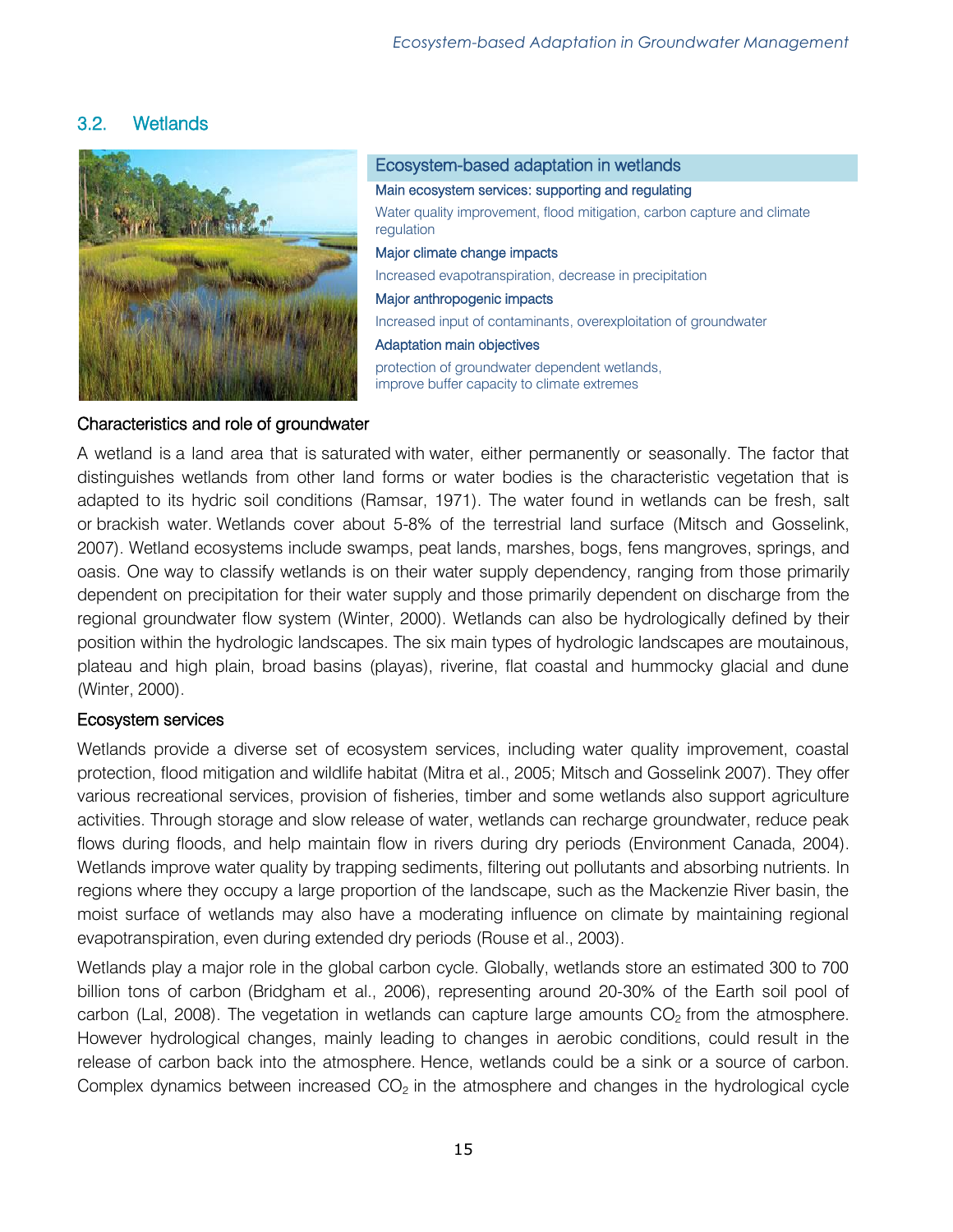determines if the wetlands function as a positive or negative feedback mechanism to climate change; this differ from site to site and is difficult to predict.

# Vulnerability of wetlands

Due to their large wet area and shallow depths, wetlands are particularly vulnerable to water losses by evapotranspiration or increased water drainage due to land use changes. Any variation in climate that increases the relative importance of evapotranspiration compared to precipitation could result in drying out of wetlands (Environment Canada, 2004). This is mainly the case for wetlands that primarily depend on precipitation for their water supply. Wetlands fed by large deep groundwater systems tend to maintain a steady flow even under large climatic variations (Winter, 2000). These wetlands are more vulnerable to changes in groundwater fluxes and flow direction caused by groundwater abstraction in the area.

# <span id="page-15-0"></span>3.3. Agricultural ecosystems



Ecosystem-based adaptation in wetlands Main ecosystem services: provisional Food production, socio-economic benefits Major climate change impacts droughts, flooding Major anthropogenic impacts increase in fertilizers (nitrate and phosphate) leading to eutrophication, groundwater abstraction and irrigation salinity Adaptation main objectives food security and water resources management

# Characteristics and role of groundwater

Agricultural lands are dynamic areas of crops, grasslands, forests, cattle, flora and fauna and water (Bebarta, 2007). An agricultural ecosystem is not constrained to the area of agricultural activity, but rather includes the region that is impacted by agricultural activities. It is therefore part of a larger landscape that could also include uncultivated land, drainage networks, and rural and urban communities. Agricultural irrigation is one of the most prominent uses of groundwater in the world. Around 38% of the world's irrigated area is irrigated with groundwater (Siebert et al., 2010). Globally, total groundwater use for irrigation is 43% of the total water use for irrigation (Siebert et al., 2010), while for example in India, the world's largest user of groundwater, about 65% of agricultural practices rely on groundwater for irrigation (Worldbank, 2010). Agricultural ecosystems are often associated with elevated nutrient input, leading to eutrophication of lakes, rivers, coastal waters and groundwater systems.

# Ecosystem services

Agriculture is one of the main drivers of the world economy and food security. It supports the livelihood of the largest number of people worldwide and is vital to rural development and reducing poverty. Ecosystem services provided by ecosystems other than agriculture, such as clean water, carbon regulation, nutrient cycling or soil maintenance, are as important to sustain agricultural ecosystems (IUCN, 2008).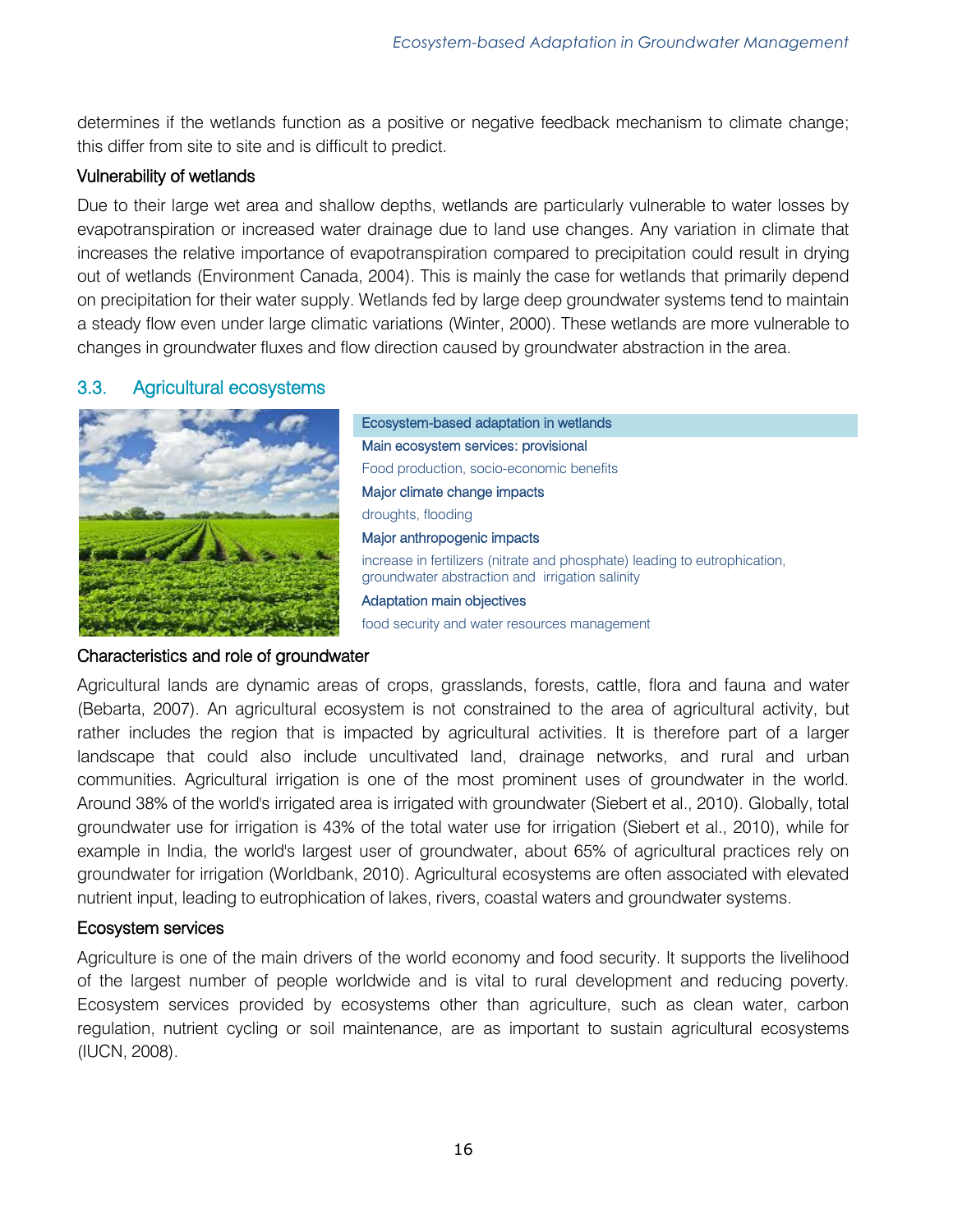#### **Vulnerability**

The main challenges within the agricultural sector are to secure enough high-quality agricultural production while meeting the demand and conserve biodiversity and manage natural resources (IUCN, 2008). Because of the increased demand for food production and the global intensification of land use, there is increased pressure on groundwater resources in agricultural ecosystems. Climate variability can result into increased floods and/or droughts which can negatively impact the harvest season. Climate change can also affect agricultural systems by influencing the types of crops that can be grown (IUCN, 2008).

The use of fertilizers is a common agricultural practice to increase crop yields. However, fertilizers applied in excess, may leach through the root zone and contaminate groundwater resources. Nitrogen and phosphorus are the nutrients required in greatest quantities. Because N and P are also the essential nutrients for primary producers, alterations in their inputs to the environment strongly affect the structure and functioning of natural ecosystems (Smith et al., 1999) leading to eutrophic conditions. Eutrophication may cause harmful algal blooms, water column anoxia, and fish mortality, all of which have a negative impact on humans in terms of reduced environmental quality, potential health risks and increased management costs (Wetzel, 2001; Wilson and Carpenter, 1999).

Agricultural irrigation can lead to the rise in saline groundwater and the buildup of salt in the soil surface in irrigated areas. The major causes of irrigation salinity include over-irrigation of farm land, inefficient water use, poor drainage, allowing water to pond for long periods and allowing seepage from irrigation channels, drains and water storages.

#### <span id="page-16-0"></span>3.4. Coastal ecosystems



# Ecosystem-based adaptation in coastal ecosystems Main ecosystem services: regulation and provisioning Buffer zones, flood mitigation, stabilize coastlines, fisheries Major climate change impacts salt water intrusion due to sea level rise and extended periods of droughts Major anthropogenic impacts Groundwater abstraction leading to salt water intrusion, coastal erosion Adaptation main objectives Resources management, prevention of groundwater salinization

#### Characteristics and role of groundwater

Coastal areas are the most populated regions on Earth. Presently, about 40% of world population lives within 100 km of the coast. In coastal zones, different environments are linked such as marine, estuarine, freshwater and terrestrial areas. Examples of coastal ecosystems are coral reefs, mangrove forests, and salt marshes. In various coastal areas intense groundwater development has caused saltwater intrusion. The movement of the fresh water-salt water interface can have significant impacts on the biodiversity and ecosystem services.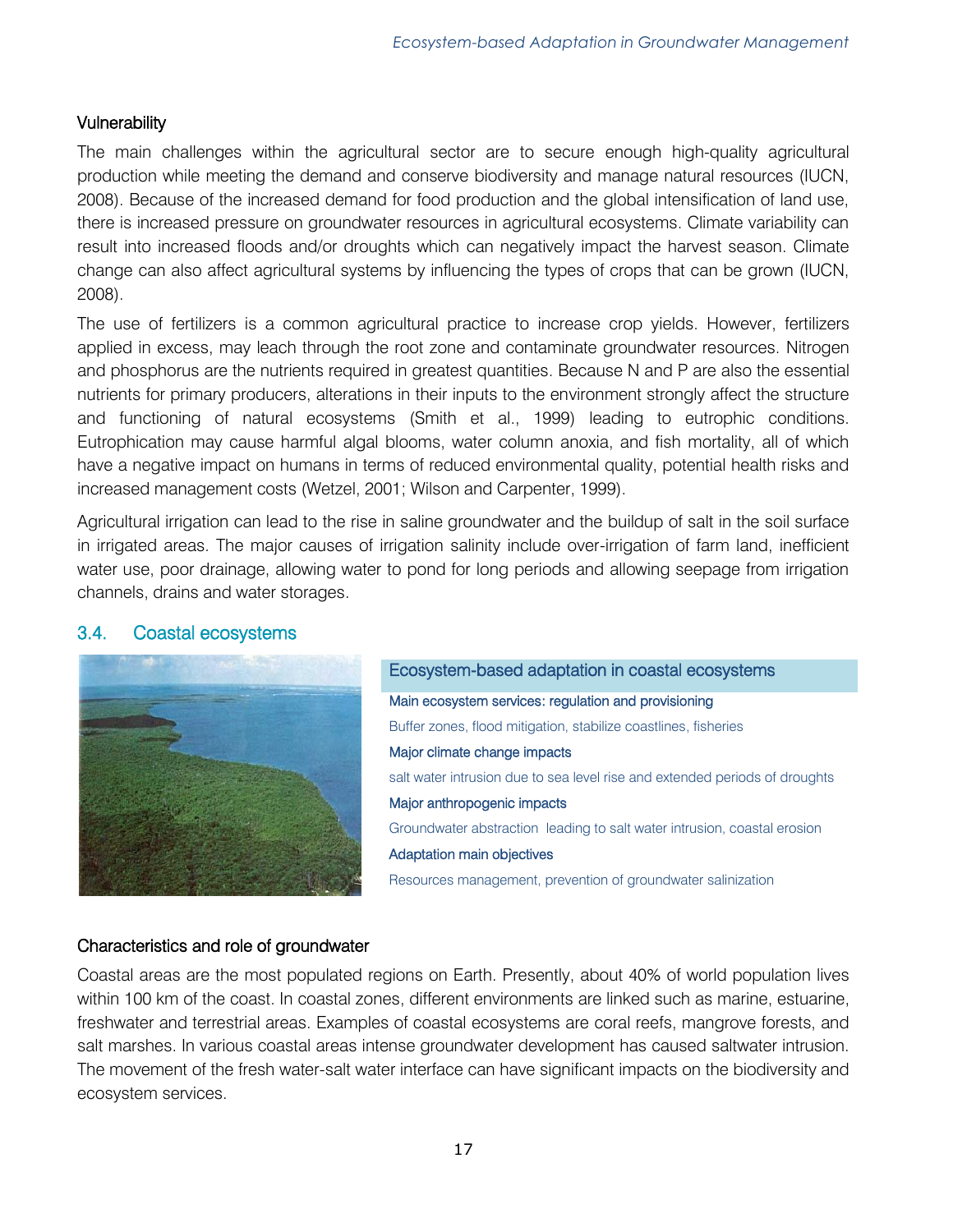# Ecosystem services

Coastal zones provide many socio-economic services. Human settlements are often concentrated in the coastal zone because of the economic benefits provided from access to ocean navigation, coastal fisheries, tourism and recreation. Coastal ecosystems, such as mangroves have proven their value as buffers; they stabilize coastlines and can provide physical protection to against some of the damaging effects of storm surges.

# **Vulnerability**

With global warming and sea-level rise, many coastal systems will experience a) seawater intrusion into fresh groundwater, b) increased levels of inundation and storm flooding, c) accelerated coastal erosion and d) elevated sea-surface and ground temperatures (IPCC, 2001). A one meter rise in sea level could displace nearly six million people across South Asia and 37 million people along the river deltas of East Asia (Dasgupta et al., 2007). The movement of saline water can lead to contamination of drinking water sources and impacts the ecosystem's flora and fauna. Once salt water has intruded into fresh water system it is very difficult to reverse the process. Particular vulnerable are already low-lying coastal zones and small island developing states. Another important risk in coastal ecosystems is the growth in human settlements. Population growth, and subsequently, increased groundwater exploitation is major risk to salt water intrusion.

# <span id="page-17-0"></span>3.5. Karst ecosystems



Ecosystem-based adaptation in karst ecosystems Main ecosystem services Water supply, carbon sequestration Major climate change impacts change in precipitation patterns Major anthropogenic impacts Groundwater overexploitation Increased input of contaminants Adaptation main objectives water resources management

# Characteristics and role of groundwater

Karst ecosystems are important landscape types that cover about 12% of the world's land area (Liu, 2013). Karst landscapes and aquifers consist of carbonate rock in which a part of the fractures have been enlarged by chemical dissolution. They are characterized by unique geomorphological and hydrogeological features, such as rapid infiltration of rainwater, lack of surface waters, and turbulent flow in a network of fractures, conduits and caves.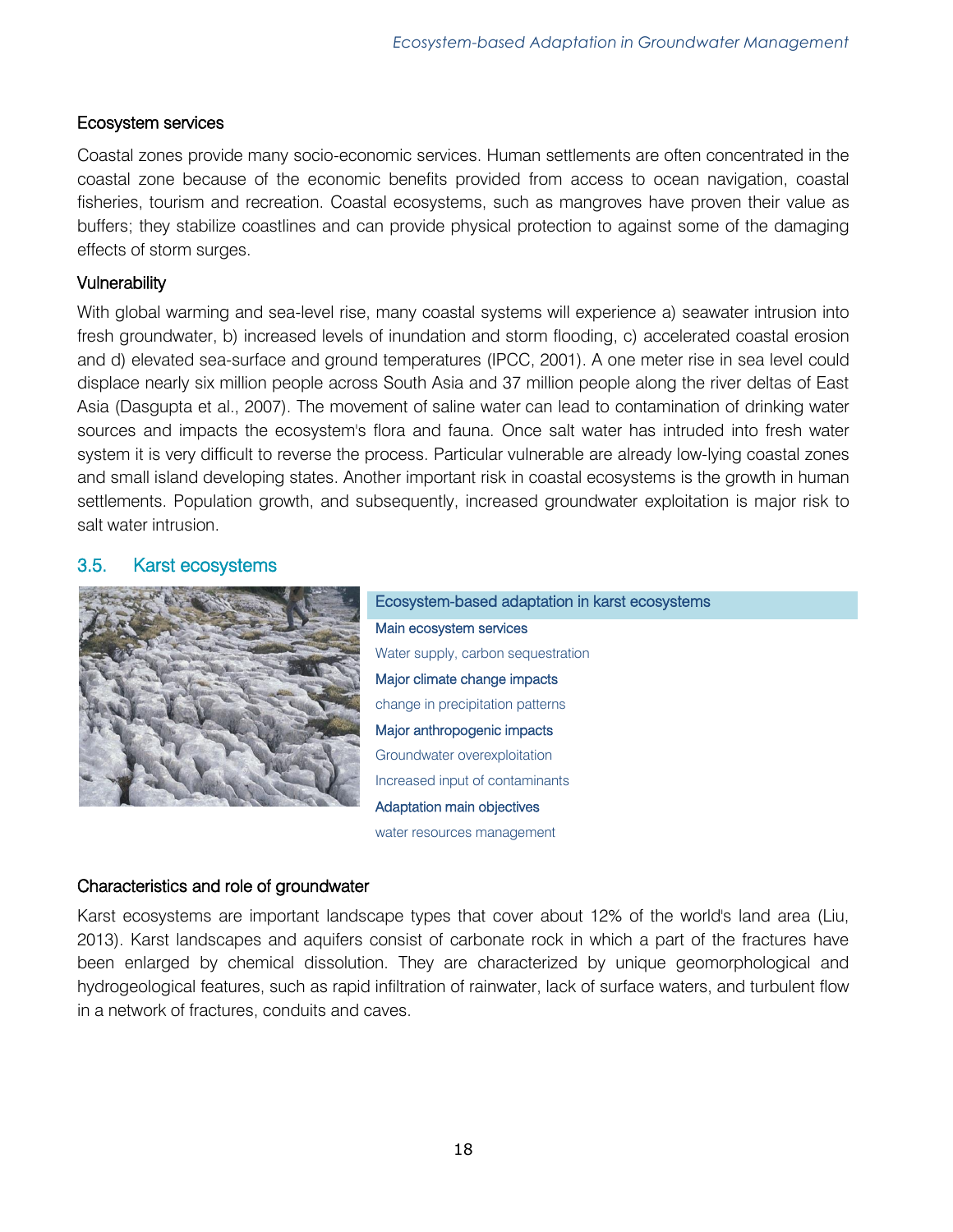#### Ecosystem services

Karst terrains provide a great variety of habitats to many species, both at the surface and underground. They act as a natural sink for carbon thereby helping to mitigate climate change. In some countries, such as Austria or Slovenia, karst water contributes about 50% to water supply (Ravbar and Goldscheider, 2007). With over a hundred million people, China is the country where the largest number of people relies on karst water resources (Llu et al., 2006).

#### **Vulnerability**

Karst aquifers are particularly vulnerable to contamination. Because of their hydrogeological structure, contaminants can easily enter the aquifer. In the aquifer they can rapidly spread over large distances and impact springs or wells used for water supply (Goldscheider, 2005).

# <span id="page-18-0"></span>4. EbA measures for groundwater management

Over the last decades countries have increased their effort to recharge groundwater. However the focus has been more on artificial recharge techniques (MAR) with little consideration of the natural recharge processes. To what extent various EbA measures could be implemented, and the level of interventions, depends on the interaction of the hydrological system, the ecosystem services and the ecosystem vulnerability. The implementation of EbA measures can be based on either a certain ecosystem service, part of an ecosystem or one or several ecosystems. In some ecosystems, EbA cannot replace the need for built infrastructure, but instead could provide a critical complement, multiplying the benefits received from healthy, functioning ecosystems (Smith et al., 2010).

# <span id="page-18-1"></span>4.1. Protecting groundwater recharge zones

Efforts to protect groundwater should focus primarily on recharge zones because they are at the centre of preventing pollution and maintaining supply to meet ecosystem and human needs. Recharge zones control both the quantity and quality of water reaching the aquifers. Understanding the regional hydrogeology, the identification of groundwater recharge and discharge zones and determination of groundwater flow directions, will indicate critical recharge areas where adaptation strategies to protect groundwater recharge will be most beneficial. This method is also called groundwater zoning; the identification of different recharge and discharge zones for sustainable management of groundwater resources. Examples to protect groundwater recharge zones can be taken from groundwater protection schemes for drinking water supply regulations. Such schemes could be further developed to protect critical groundwater recharge areas in ecosystems thereby improving ecosystems resilience and to secure other ecosystem services besides drinking water supply.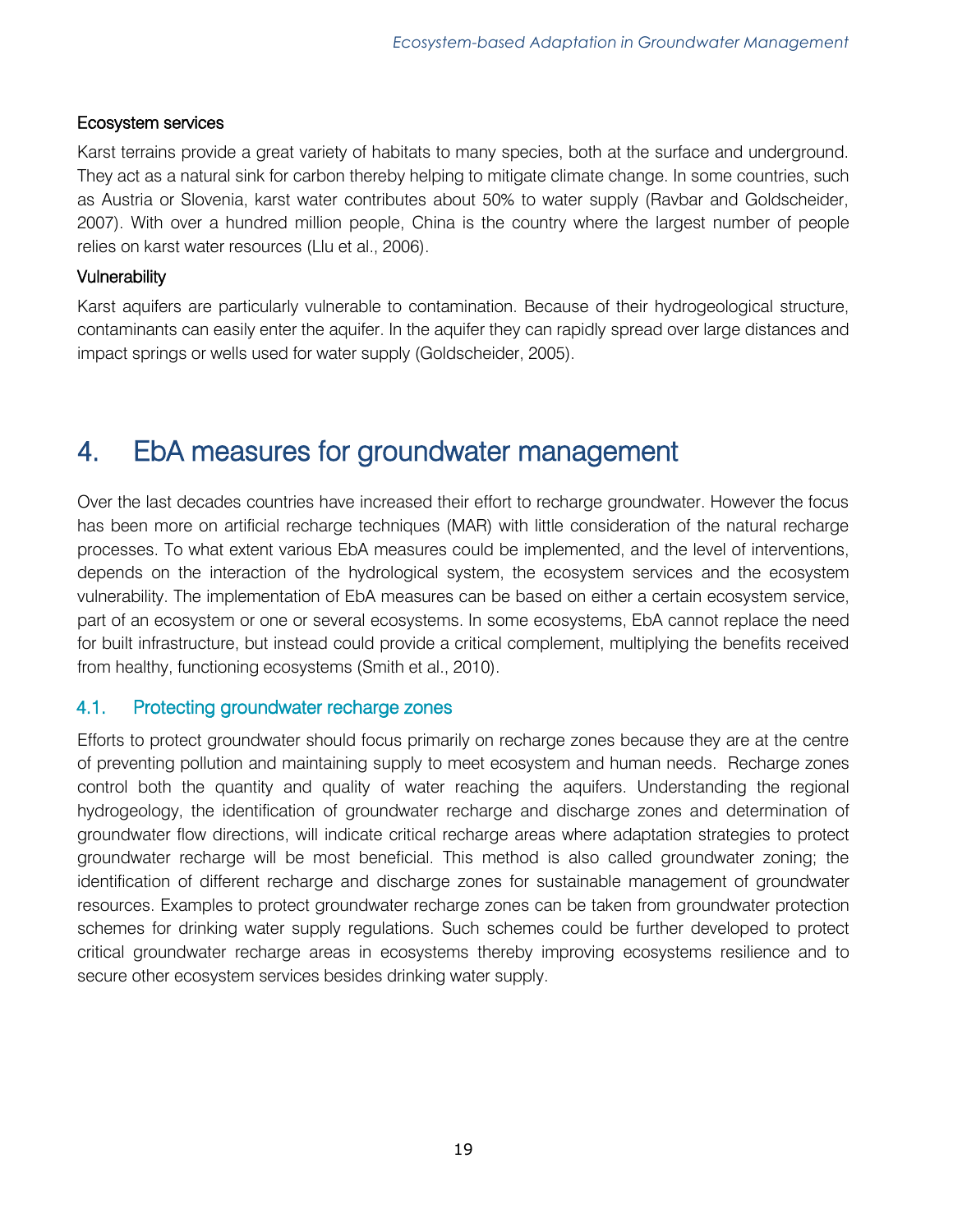# Principal objectives of groundwater protection schemes

- protect quality and quantity of groundwater resources
- Identify threats to ground water
- Monitor to detect and prevent unacceptable risks
- Sustain baseflow and groundwater dependent ecosystems

Components of groundwater protection schemes include:

- provide geological and hydrogeological information, so that developments can be located and controlled in an environmentally acceptable way
- Integrate the factors associated with the risk of contamination, focus attention on the higher risk areas and activities, and provide a structure within which control measures can be selected
- assist public authorities to meet their statutory responsibilities for the protection and conservation of groundwater resources
- Indicate inconsistencies and shortcomings of existing regulations

(Adapted from Groundwater Protection Scheme of Geological Survey of Ireland (GSI, 2002).

# <span id="page-19-0"></span>4.2. Protecting groundwater dependent ecosystems

GDEs require access to groundwater on a permanent or intermittent basis. GDEs are therefore particularly vulnerable to changes in groundwater supply and groundwater contamination. The hydrological connection and fluxes from (critical) recharge areas to GDEs are therefore of vital importance to sustain GDEs. In order to maintain the required quantity and quality of water to sustain the ecological value of GDE's The Water Allocation Plan and National Groundwater Committee (Government of Australia) are working on protection of GDEs. They identify the most valuable and sensitive GDEs in the region, and protect them by

- reducing the amount of water that can be allocated in management areas with a high resource demand
- locate new water extraction points and commercial forests in areas where they do not reduce the groundwater level to a required level
- perform assessments of the impact of water allocation transfers to existing wells in the vicinity of high value GDE's
- use of buffer zones around GDE's to protects GDE's level of groundwater quantity and quality
- <span id="page-19-1"></span>exclusion zones and license conditions that restrict extraction at critical times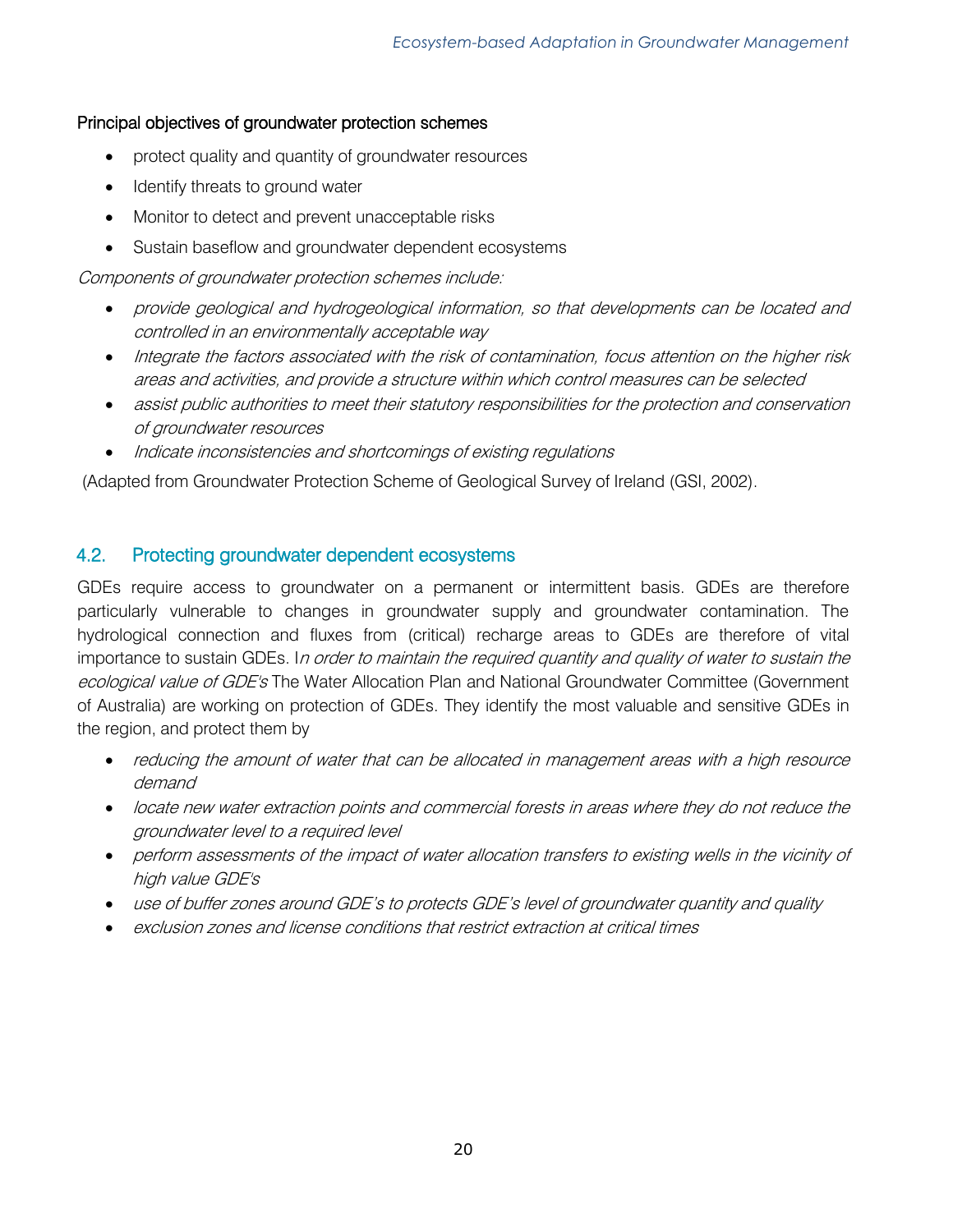# 4.3. Protecting and restoring riparian zones and floodplains

Riparian zones are efficient in water quality improvement for both surface runoff and water flowing into and out of streams through subsurface or groundwater flow. The ability to retain nutrients and improve water quality increases with the width of the riparian zone. Protection, restoration and providing space for riparian zones will improve overall water quality. For example, riparian zones show a particularly high rate of removal of nitrate entering a stream; protection of these zones will support sustainable agricultural management. The services of riparian zones should be better integrated with land use planning. Specific land management practices that protect riparian zones (ATTRA, 2003) include:

- Maintaining a vegetative cover over the soil throughout the year
- Avoiding overuse of fertilizers or manure that may be transported into riparian areas
- Protecting against loss of plant diversity and vitality in riparian areas
- Avoiding practices that artificially alter stream flow

Particular components of the riparian zones are floodplains, the area of land adjacent to a stream or river and flooded by the river. When a river is dissociated from its floodplain with levees or other flood control facilities, the natural benefits are either lost, altered, or significantly reduced. Reconnecting floodplains to the natural river system increases the river's ability to absorb storm water, improving water quality and reducing risk of flooding and flood damage.

# <span id="page-20-0"></span>4.4. Soil conservation and adaptation of vegetation cover

The soil plays a significant role in any groundwater protection strategy. Both the quantity and quality of groundwater depend on the water that moves down through the soil to the saturated zone. Soil conservation practices can mitigate soil loss by altering land-surface characteristics such as topography, soil structure and vegetation cover (Zhang et al., 2007).

Vegetation cover influence the percentage of precipitation actually percolation into the aquifer. The establishment of tree, bush and other plants in river basins is widely used as a way of reducing runoff and increasing infiltration. This is often assumed to increase recharge and is advocated as a key measure to address groundwater overdraft. The net increase of groundwater recharge depends on the balance between improvements in infiltration, and the relative changes induced in evapotranspiration and increased surface water runoff. Therefore it is possible that in some cases, increased vegetation leads to a decrease of groundwater recharge. For example, the removal of forest cover has resulted in water levels to rise considerably in much of New South Wales, Australia (FAO, 2003).

Ecological soil-conservation approaches have benefits of cost efficiency, but may not be sustainable where evapotranspiration losses are high. Humid areas may be able to withstand the added transpiration losses due to agriculture, so these areas may be able to integrate agro-ecological approaches (Gates et al., 2011). In semi-arid areas extensive planting of non-native trees and shrubs could result in lowering of the water tables and decreased stream flows. In South Africa the invasion of alien tree and plant species are consuming much more water than the indigenous vegetation threatening biodiversity and effecting water quality and groundwater recharge (Binns et al., 2001) Conservation of native vegetation regions could increase recharge into underlying aquifer (Gates et al., 2011).

Various adaptation to soil and vegetation cover are listed below: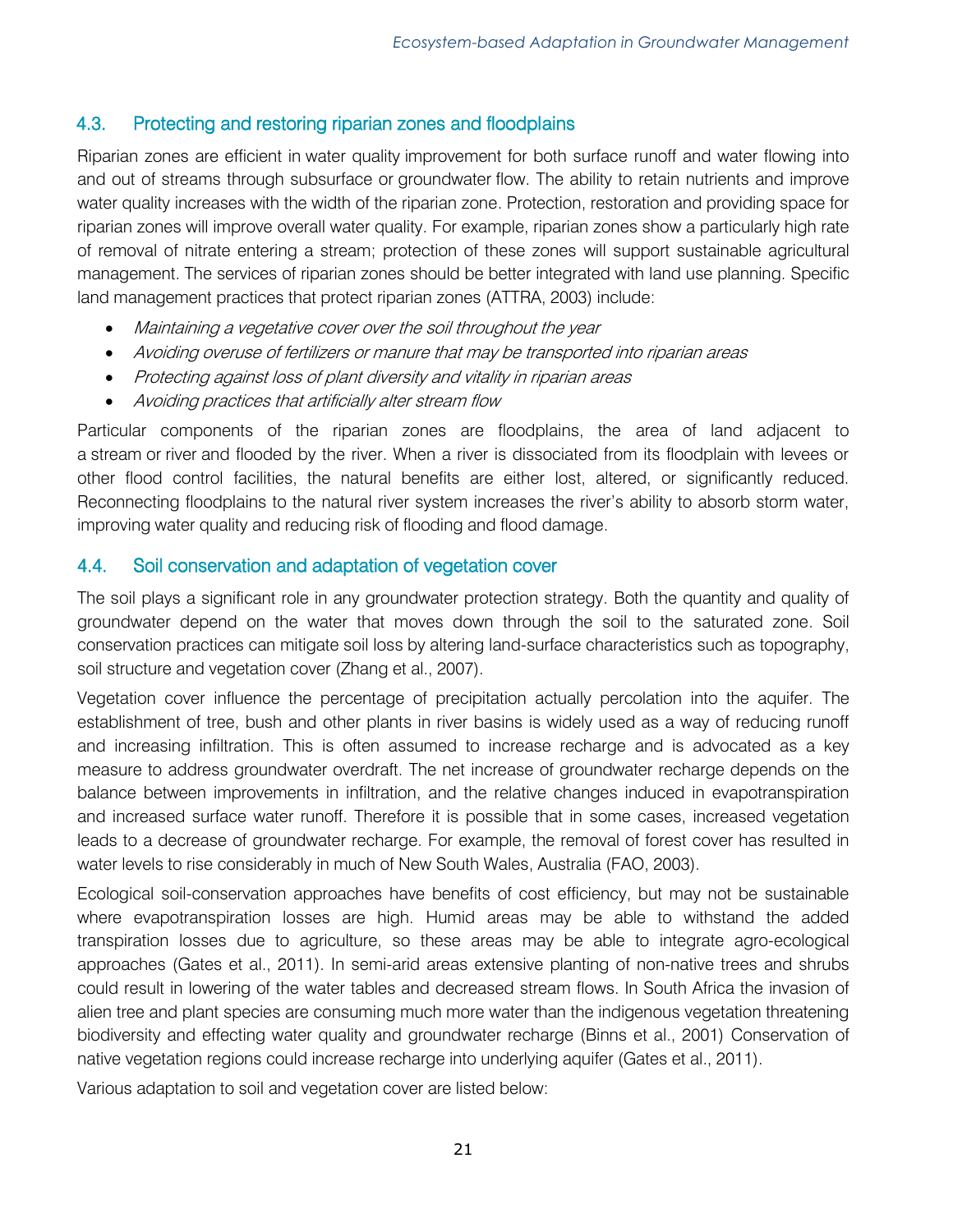- Efforts to reduce erosion of agricultural soils are critical to maintaining food security and environmental quality. Prevention of soil erosion is one way to improve groundwater recharge quality. Means to control erosion include physical and vegetation barriers, various types of passive and active terracing on slopes, and good cultivation and soil management practices.
- Well humified organic matter has a large adsorptive capacity for both organic and inorganic compounds, including most pollutants. Maintaining an active organic component in the topsoil through good soil and crop management enhances the soil's capacity to serve as a filter.
- Implementation of environmental regulation and beneficial management practices will help to minimize soil pollution and diminish pollution transport via surface run off or subsurface flow.
- In agricultural coastal zones where irreversible salt water intrusion has occurred, agricultural activities can adapt to grow crops that are salt-tolerant crops.
- The incorporation of more green spaces, including planting of trees, can play a role in urban adaptation by reducing heat stress and improving drainage during times of flood.
- Deforestation has increased river discharge in many basins worldwide because of reduced transpiration (Brown et al., 2005). Catchment thinning, the planned removal of vegetation (trees) in densely forested areas that are suffering from drought, can help to increase the amount of surface water runoff and increase stream flows.

# <span id="page-21-0"></span>4.5. Implementation of Ecosystem based Adaptation

To successfully implement and increase the effectiveness of EbA measures for groundwater management, it is important to understand and recognize the vulnerability and interdependency of groundwater, ecosystem and the services in the area. Carrying out an integrated vulnerability assessment is a first and fundamental step to create a framework for EbA strategies adapted to the ecosystem of interest. A next step to implement ecosystem-based adaptation in groundwater management involves drafting guidelines to implement EbA. This will include groundwater governance, management implications and policy aspects of EbA. This will lead to the assessment and preparation of a policy publication on the social-economic benefits from EbA activities in protecting groundwater recharge zones and their impact to aquifers and GDEs, lessons learnt and policy implications for scaling up. There is a need for discussion of draft policy publication by the technical and policy makers at the regional intergovernmental level.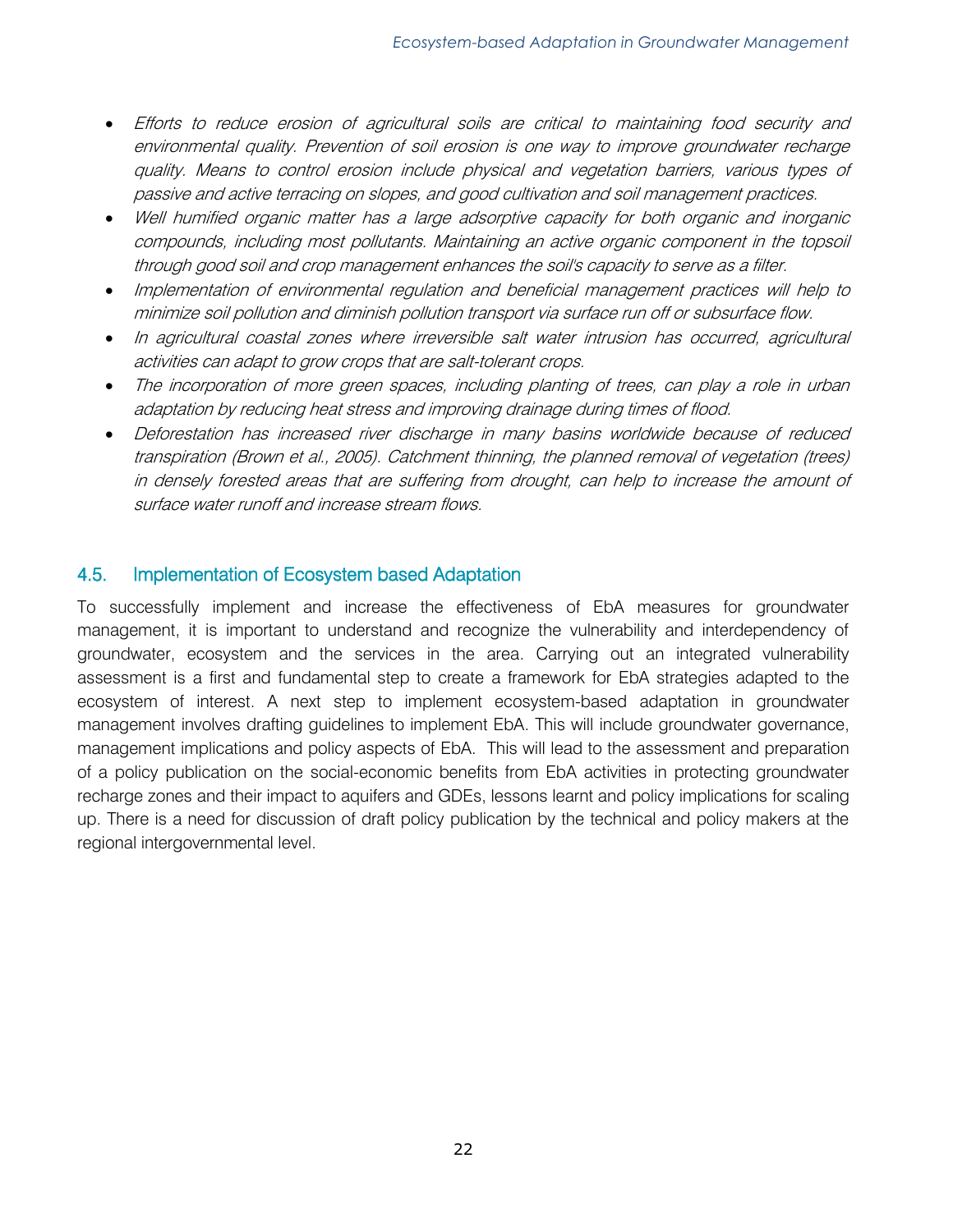

<span id="page-22-0"></span>5. Conclusions and the way forward

Groundwater plays an integral role in sustaining certain types of ecosystems, and their associated ecosystem services. Since many ecosystems are highly dependent on the hydrological cycle and groundwater availability, many ecosystem services are directly or indirectly dependent on the availability and state of groundwater resources. Efforts to protect groundwater should focus primarily on the recharge areas because it is at the centre of preventing pollution and maintaining supply for both drinking water and ecosystems.

However, the potential and implementation of EbA is still poorly developed. There is a need for increased awareness of policy makers on the contribution of EbA to the overall quality of groundwater and ecosystems. In order to develop policies for EbA, such as the establishment of groundwater protection zones, there is a need for improved access to scientific-based evidence of the applicability, effectiveness and the socio-economic benefits of these measures. This could be demonstrated by pilot studies in various ecosystems, thereby providing the required knowledge and guidance to improve environmental policies.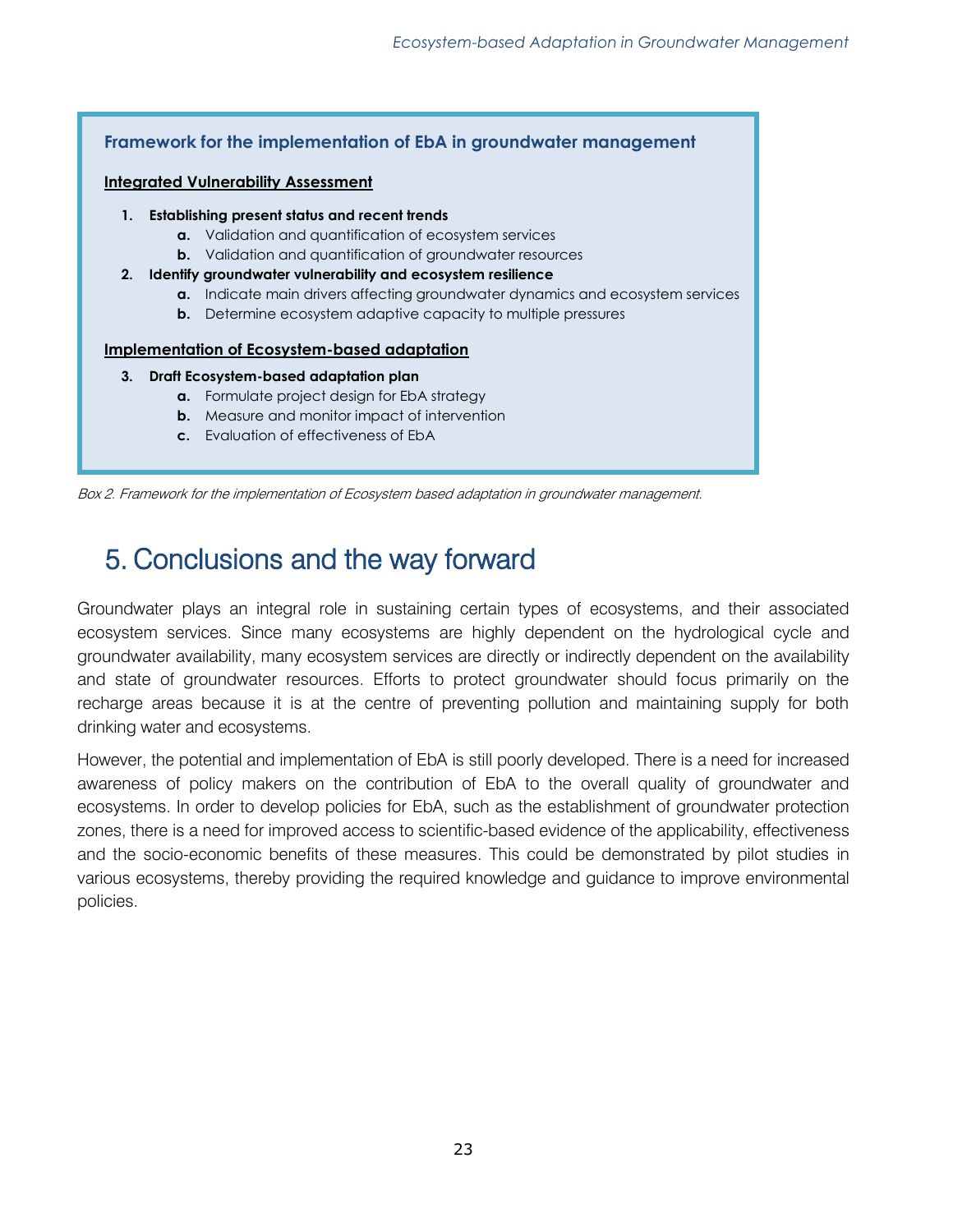# <span id="page-23-0"></span>6. Terminology

| Adaptation:                                                                                                                                                                                                                                                                                       | The adjustment in natural or human systems in response to actual or<br>expected climatic stimuli or their effects, which moderates harm or<br>exploits beneficial opportunities                                                                                                                                                                                           |  |
|---------------------------------------------------------------------------------------------------------------------------------------------------------------------------------------------------------------------------------------------------------------------------------------------------|---------------------------------------------------------------------------------------------------------------------------------------------------------------------------------------------------------------------------------------------------------------------------------------------------------------------------------------------------------------------------|--|
| Agricultural ecosystem:                                                                                                                                                                                                                                                                           | A spatially and functionally coherent area of agricultural activity, and<br>includes the living and non-living components involved in that area as well<br>as their interactions                                                                                                                                                                                          |  |
| Aquifer depletion:                                                                                                                                                                                                                                                                                | Continued withdrawal of water from groundwater or a reservoir at a rate<br>greater than the rate of replenishment                                                                                                                                                                                                                                                         |  |
| Artificial recharge:                                                                                                                                                                                                                                                                              | Augmentation of the natural replenishment of groundwater in aquifers by<br>artificial means                                                                                                                                                                                                                                                                               |  |
| Coastal aquifer:                                                                                                                                                                                                                                                                                  | Aquifer extending into a coastal zone, usually having an interface with<br>seawater                                                                                                                                                                                                                                                                                       |  |
| Critical recharge areas:                                                                                                                                                                                                                                                                          | Recharge areas with a critical effect on recharge Adaptation strategies for<br>improved groundwater recharge will be most beneficial                                                                                                                                                                                                                                      |  |
| Drainage:                                                                                                                                                                                                                                                                                         | Removal of surface water or groundwater from a given area by gravity or<br>by pumping                                                                                                                                                                                                                                                                                     |  |
| Ecosystem:                                                                                                                                                                                                                                                                                        | System involving the interactions between a community of living<br>organisms in a particular area and its nonliving environment                                                                                                                                                                                                                                           |  |
| Ecosystem services:                                                                                                                                                                                                                                                                               | The benefits people obtain from ecosystems Ecosystem services can be<br>of direct or indirect benefit to humans and can be categorized in<br>provisional, cultural, supporting and regulating services                                                                                                                                                                    |  |
| Ecosystem-based adaptation: The use of biodiversity and ecosystem services as part of an<br>overall adaptation strategy to help people to adapt to the adverse effects<br>of climate change                                                                                                       |                                                                                                                                                                                                                                                                                                                                                                           |  |
| Floodplain:                                                                                                                                                                                                                                                                                       | The area of land adjacent to a stream or river and flooded by the river                                                                                                                                                                                                                                                                                                   |  |
| Groundwater dependent ecosystems (GDEs): A subset of ecosystems that are highly dependent on<br>groundwater, require access to groundwater on a permanent or<br>intermittent basis to meet all or some of their water requirements to<br>maintain the ecological processes and ecosystem services |                                                                                                                                                                                                                                                                                                                                                                           |  |
| Groundwater recharge:                                                                                                                                                                                                                                                                             | Process by which water is added from outside to the zone of saturation of<br>an aquifer, either directly into a formation, or indirectly by way of another<br>formation Groundwater recharge can be local, occurring from infiltration<br>via surface water bodies, or diffused by percolation of precipitation<br>through the unsaturated soil zone across the landscape |  |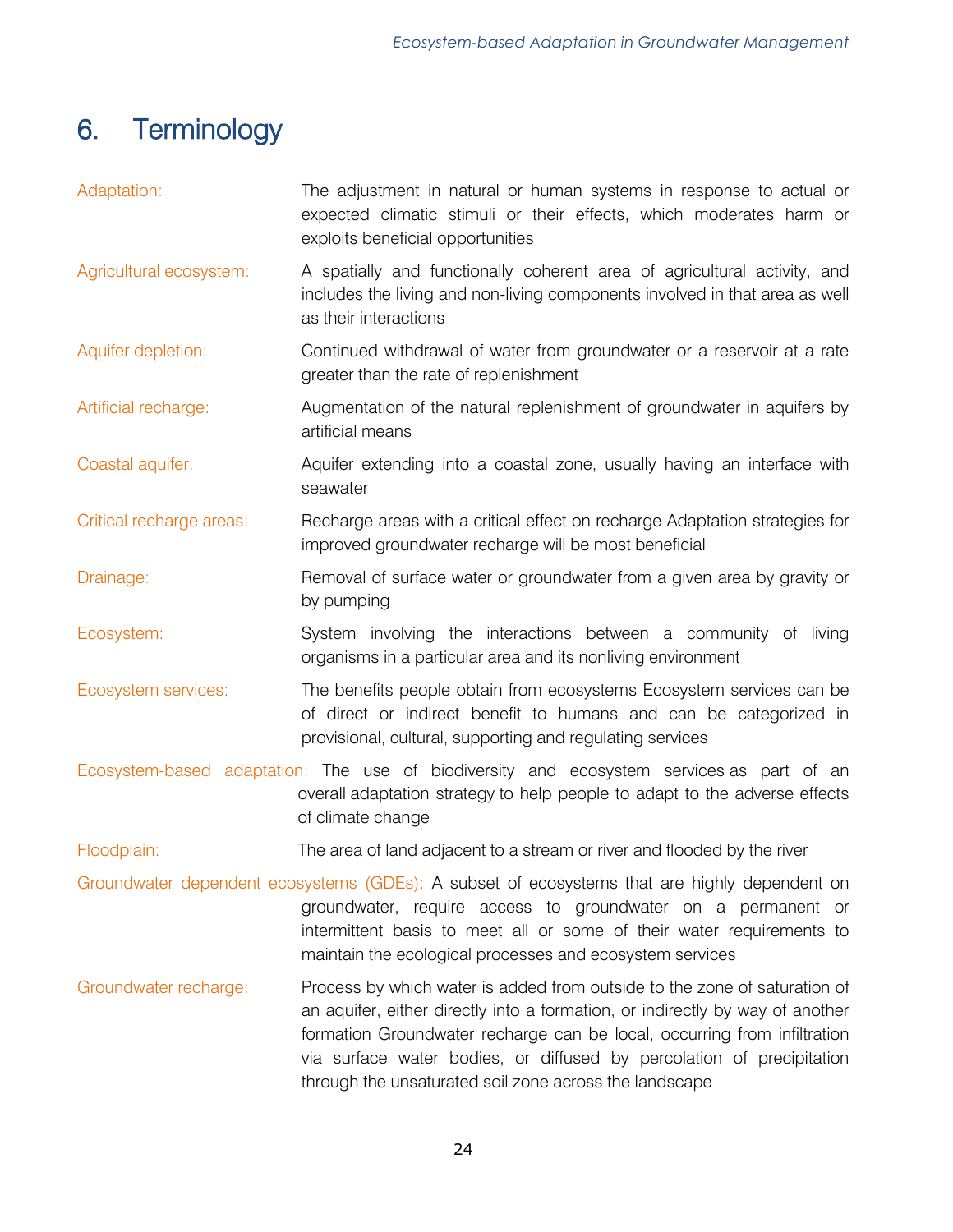| Groundwater recharge area: | Area which contributes water to an aquifer, either by direct infiltration or by<br>runoff and subsequent infiltration                                                                                                                                                                                                                                                                                                                                                                  |
|----------------------------|----------------------------------------------------------------------------------------------------------------------------------------------------------------------------------------------------------------------------------------------------------------------------------------------------------------------------------------------------------------------------------------------------------------------------------------------------------------------------------------|
| Groundwater zoning:        | Identification of different recharge and discharge zones for the sustainable<br>management of groundwater resources                                                                                                                                                                                                                                                                                                                                                                    |
| Hyporheic zone:            | Area where there is mixing of shallow groundwater and surface water                                                                                                                                                                                                                                                                                                                                                                                                                    |
| Resilience:                | The capacity of an ecosystem to absorb disturbance without shifting to an<br>alternative state and losing function and services                                                                                                                                                                                                                                                                                                                                                        |
| Riparian zone:             | The interface between land and streams, rivers, lakes, reservoirs, and<br>other inland aquatic systems that affect or are affected by the presence of<br>water                                                                                                                                                                                                                                                                                                                         |
| Salt-water intrusion:      | Phenomenon occurring when a body of salt water invades a body of fresh<br>water; it can occur either in surface or groundwater bodies                                                                                                                                                                                                                                                                                                                                                  |
| Urban ecosystems:          | The cities, towns, and urban strips constructed by humans                                                                                                                                                                                                                                                                                                                                                                                                                              |
| Vulnerability:             | The degree to which a system is susceptible to, or unable to cope with the<br>adverse effects of climate change, including climate variability and<br>extremes (IPCC 2001)." Vulnerability is a function of the character,<br>magnitude, and rate of climate variation to which a system is exposed, its<br>sensitivity, and its adaptive capacity. In EbA the ecosystems and their<br>vulnerabilities are included in the analysis together with the vulnerability of<br>communities. |
| Wetland:                   | Land area that is saturated with water, either permanently or seasonally                                                                                                                                                                                                                                                                                                                                                                                                               |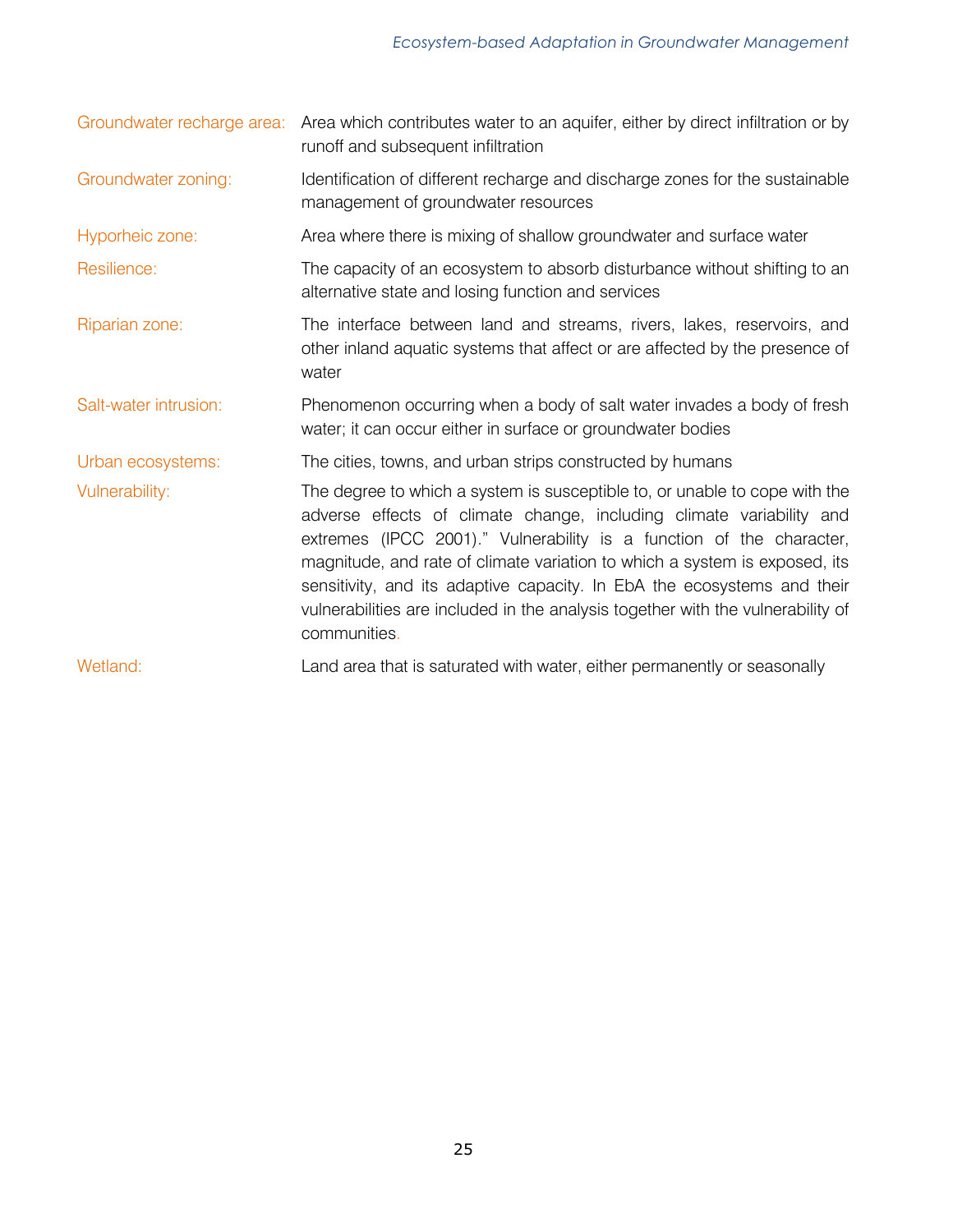# <span id="page-25-0"></span>7. References

- Andrade, A., Córdoba ,R., Dave, R., Girot, P., Herrera-F, B., Munroe, R., Oglethorpe, J., Pramova, E., Watson, J., Vergara, W. (2011) Draft Principles and Guidelines for Integrating Ecosystem-Based Approaches to Adaptation in Project and Policy Design: A Discussion Document. CEM/IUCN, CATIE. Kenya, available at www.iucn.org last accessed on 8 May 2014
- ATTRA Appropriate Technology Transfer to Rural Areas (2003) Protecting riparian areas: farmland management strategies. Available at: http://www.virginia.edu, last accessed on 1 May 2014
- Bebarta, K. C. (2007) Forest planning at landscape level, Ashok Kumar Mittal
- Bergkamp, G. and Cross, K. (2006) Groundwater and Ecosystem Services: towards their sustainable use. International symposium on groundwater sustainability (ISGWAS), Gland, Switzerland

Binns, J.A., Illgner, P.M. an d Nel, E.L. (2001) Water shortage, deforestation and development: south africa's working for water programme. Land degradation development 12: 341-355

- Borsje, B.W., Wesenbeeck van, B.K., Dekker, F., Paalvast, P., Bouma, T.J., Katwijk, M.M., Vries de, M.B. (2010) How ecological engineering can serve in coastal protection. Ecological Engineering 37:113-122
- Bridgham, S. D., Megonigal, J.P. Keller, J.K. Bliss, N.B., Trettin, C. (2006) The carbon balance of North American Wetlands Wetlands 26, 889–916
- Carpenter, S., Walker, B., Anderies, J. M. and Abel, N. (2001) From metaphor to measurement: resilience of what to what? Ecosystems 4: 765–781.
- CBD Secretariat of the Convention on Biological Diversity (2009). Connecting Biodiversity and Climate Change Mitigation and Adaptation: Report of the Second Ad Hoc Technical Expert Group on Biodiversity and Climate Change. Montreal, Technical Series No. 41
- Dasgupta, S., Laplante, B., Meisner, C., Wheeler, D., Yan, D.J., Consultant, I. and Floor, T. (2007) The impact of sea level rise on developing countries: a comparative analysis. Policy Research Working Paper 4136. Washington DC, World Bank.
- Döll, P. and Fiedler, K. (2008) Global-scale modeling of groundwater recharge. Hydrology and Earth System Science 12: 863–885
- Environment Canada (2004) Threats to Water Availability in Canada. National Water Research Institute, Burlington, Ontario. NWRI Scientific Assessment Report Series No. 3 and ACSD Science Assessment Series No. 1. 128
- FAO Food and Agriculture Organization of the United Nations (2003) Groundwater Management The Search for Practical Approaches Water Reports 25, Rome
- Fitts, C.R. (2002) Groundwater Science, Academic Press, London, UK
- Gates, J.B., Scanlon, B.R., Mu, X., Zhang, L. (2011) Impacts of soil conservation on groundwater recharge in the semi-arid Loess Plateau, China Hydrogeology Journal 19: 865–875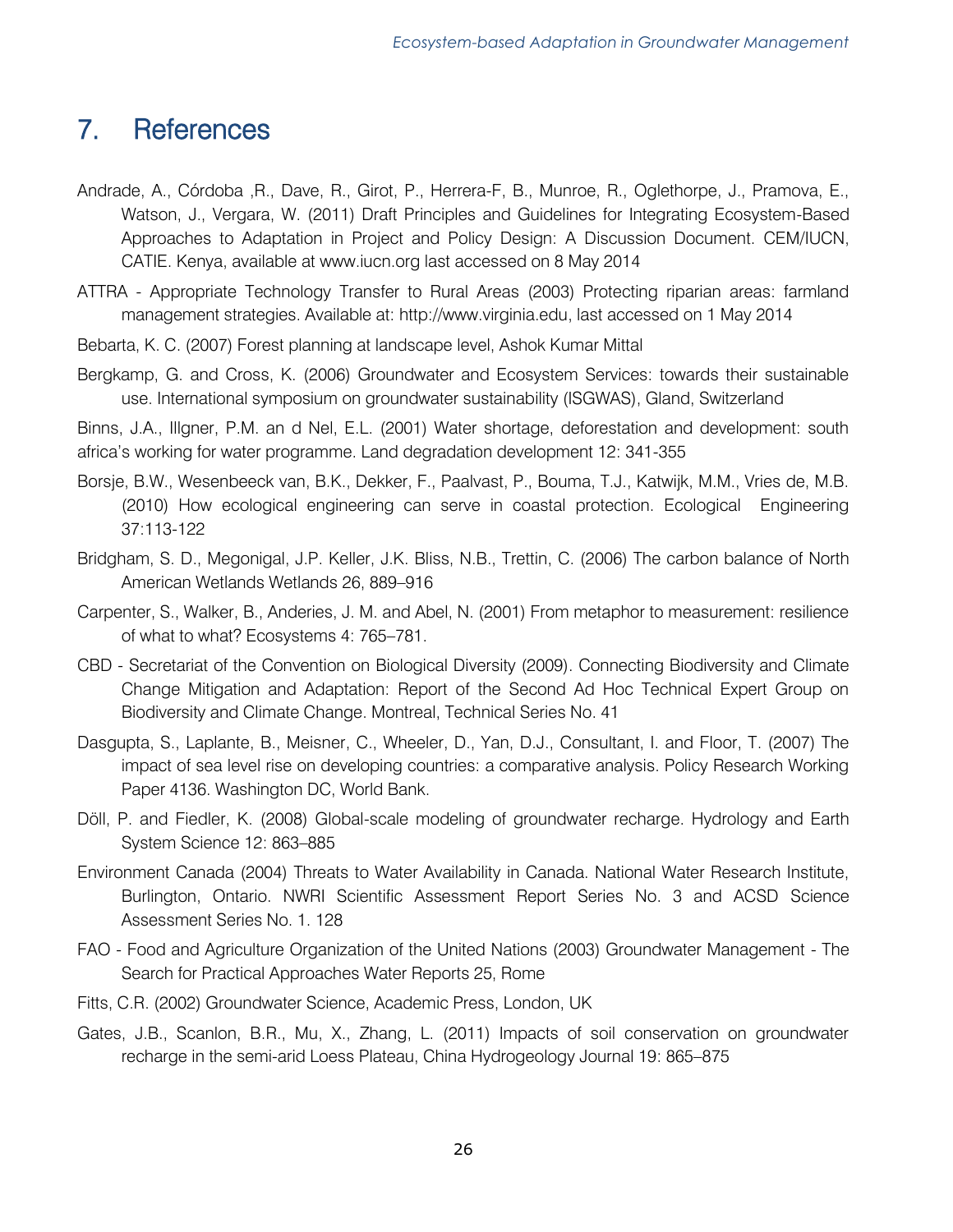Genesis programme (2013) Global climate and land use change and its relevance for groundwater systems, policy brief#5. Available at: http://www.bioforsk.no, last accessed at 10 April 2014

Gleeson, T., VanderSteen, J., Sophocleous, A.A., Taniguchi, M., Alley, W.M., Allen, D.M and Zhou, Y. (2010) Commentary: Groundwater sustainability strategies, Nat. Geosciences 3: 378–379

- Goldscheider, N. (2005) Karst groundwater vulnerability mapping: application of a new method in the Swabian Alb, Germany. Hydrogeology Journal 13: 555-564
- Goldscheider, N. (2012) A holistic approach to groundwater protection and ecosystem services in karst terrains AQUA mundi 3(2): 117-124
- GSI Geological Survey of Ireland (2002) Groundwater Protection Scheme available at www.gis.ie last accessed at 12 May 2014
- GW-MATE (2006) Groundwater dependent ecosystems the challenge of balance assessment and adequate conservation. Briefing Note Series, Note 15, GW-MATE/World Bank, Washington DC.
- Hancock, P.J., Boulton, A.J., Humphreys, W.F. (2005) Aquifers and hyporheic zones: Towards an ecological understanding of groundwater. Hydrogeology Journal 13: 98–111
- Holling C. S (1973) Resilience and stability of ecological systems. Annual Review of Ecology, Evolution and Systematics 4: 1–24
- Holling C. S (1996) Engineering resilience versus ecological resilience. In: Schulze P. C, editor. Engineering within ecological constraints. Washington: National Academy Press. 31–44
- Huq, N., Renaud, F. and Sebesvari, Z. (2013) Ecosystem based adaptation (EbA) to climate change integrating actions to sustainable adaptation. Available at: http://www.climate-impacts-2013.org, last accessed at 16 April 2014
- IPCC International Panel of Climate Change (2001) IPCC Third Assessment Report "Climate Change 2001" and the Synthesis Report, Geneva
- IUCN International Union for Conservation of Nature (2008) Agricultural Ecosystems, Facts and trends. Available at https://portals.iucn.org, last accessed at 10 April 2014
- Kaat, A. and Joosten, H. (2009) Fact Book for UNFCCC Policies on Peat Carbon Emissions (Wetlands International, Wageningen, The Netherlands
- Kløve, B., Ala-Aho, P., Bertrand, G., Gurdak, J. J., Kupfersberger, H., Kværner, J., Muotka, T., Mykra, H., Preda, E., Rossi, P., Uvo, C. B., Velasco, E. & Pulido-Velazquez, M. (2013) Climate change impacts on groundwater and dependent ecosystems, Journal of Hydrology
- Kløve, B., Allan, A., Bertrand, G., Druzynska, E. Ertürk, A., Goldscheider, N., Henry, S., Karakaya, N., Karjalainen, T.P., Koundouri, P.B., Kupfersberger, H., Kvœrner, J., Lundberg, A., Muotka, T., Preda, E., Pulido-Velazquez, M., Schipper, P. (2011) Groundwater dependent ecosystems. Part II. Ecosystem services and management in Europe under risk of climate change and land use intensification, Environmental Science & Policy, 14:7 782-793, ISSN 1462-9011
- Lal, R. (2008) Carbon sequestration. Philosophical Transactions of the Royal Society 363 815-830
- Lawrence, J.E., Skold, M.E., Hussain, F.A., Silverman, D.R., Resh, V.H., Sedlak, D., Luthy, R.G. and McCray, J.E. (2013) Environmental Engineering Science. 30(8): 480-501.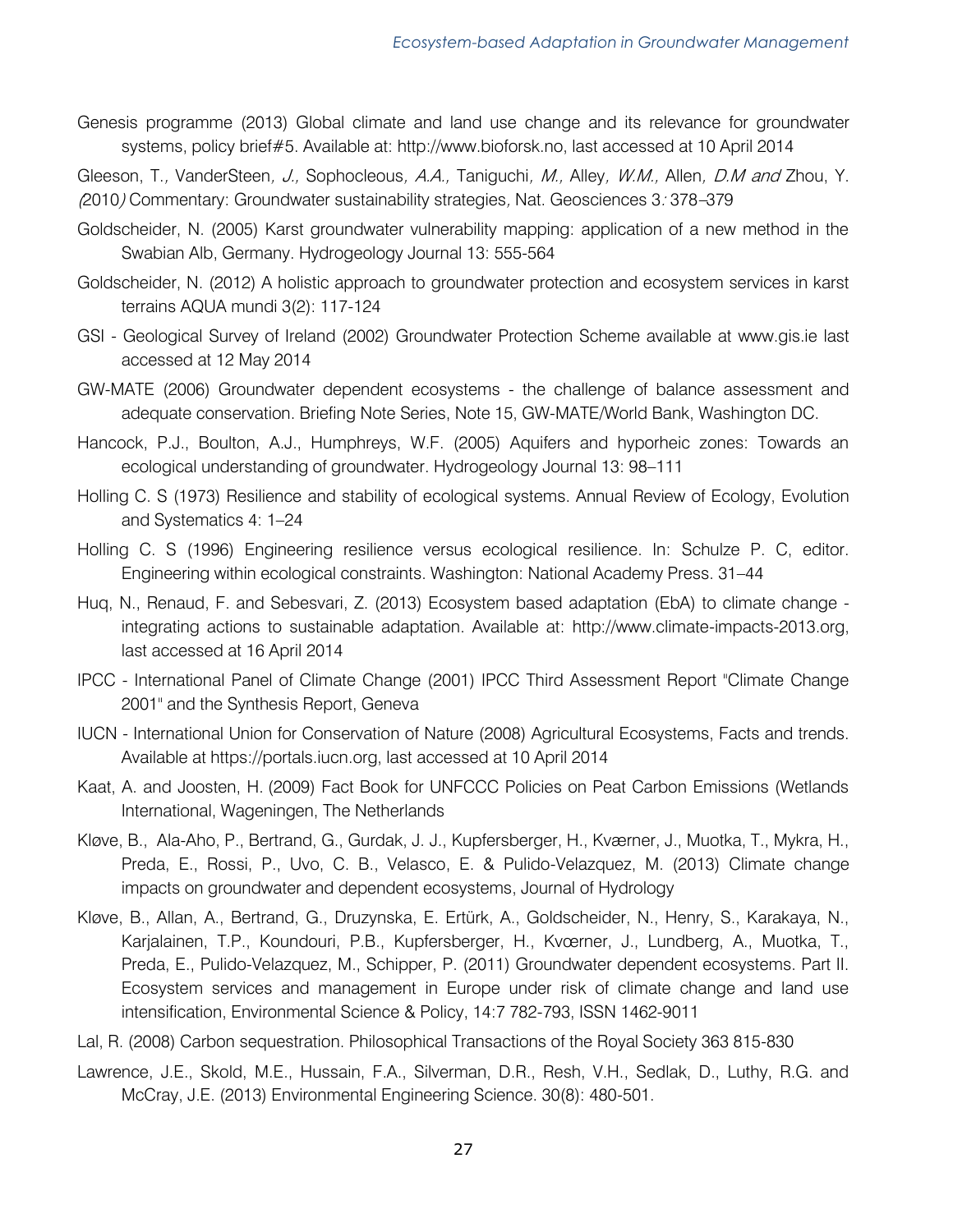- Leblanc, M. J. et al. (2009) Basin-scale, integrated observations of the early 21st century multiyear drought in southeast Australia. Water Resources Research 45
- Lee, L.J.E., Lawrence, D.S.L., and Price, M. (2006) Analysis of water level response to rainfall and implications for recharge pathways in the Chalk aquifer, SE England. Journal of Hydrology 330: 604–620
- Liu Y, Liu C, Wang S, Guo K, Yang J, et al. (2013) Organic Carbon Storage in Four Ecosystem Types in the Karst Region of Southwestern China. PLoS ONE 8(2): e56443
- Margat, J., and van der Gun, J. (2013). Groundwater around the World. Leiden, Netherlands: CRC Press/Balkema
- MEA Millennium Ecosystem Assessment (2005). Ecosystems and Human Well-being: Synthesis. Island Press, Washington, DC
- Mitra S, Wassmann R, and Vlek, P.L.G. (2005) An appraisal of global wetland area and its organic carbon stock. Current Science 88: 25 - 35
- Mitsch and Gosselink (2007) Book Wetlands John Wiley and Sons, Inc, Hoboken, New Jersey
- Morris, B.L. (2003) Groundwater and its Susceptibility to Degradation: a global assessment of the problem of options for management. Early Warning and Assessment Report series
- Powell, N., Osbeck, M., Tan, S.B., and Toan, V.C. (2010) World Resources Report Case Study. Mangrove Restoration and Rehabilitation for Climate Change Adaptation in Vietnam World Resources Report, Washington DC. Available at http://www.worldresourcesreport.org, last accessed on 7 May 2014
- Ramsar (1971) Convention on Wetlands of International Importance s Waterfowl Habitat. UN Treaty Series No. 14583
- Ramsar (2011) Factsheet on wetland ecosystem services, available at http://www.ramsar.org, last accessed on 9 April 2014
- Ravbar, N. and Goldscheider, N. (2007) Proposed methodology of vulnerability and contamination risk mapping for the protection of karst aquifers in Slovenia. Acta Carsologica 36: 397-411
- Richardson, E., Irvine, E., Froend, R., Book, P., Barber, S. and Bonneville, B. (2011), Australian groundwater dependent ecosystems toolbox part 1: assessment framework, National Water Commission, Canberra
- Rouse, W.R., Blyth, E.M. ,Crawford, R.W. et al. (2003). Energy and water cycles in a high-latitude, northflowing river system. Summary of results from the Mackenzie GEWEX study – Phase 1. Bull. Am. Met. Soc., 73-87.
- Siebert, S., Burke, J., Faures, J.-M., Frenken, K., Hoogeveen, J., Döll, P., and Portmann, F. T. (2010) Groundwater use for irrigation--a global inventory. Hydrology and Earth System Sciences Discussions 7(3): 3977-4021
- Smith, V.H., Tilman, D. and Nekola, J.C. (1999) Eutrophication: Impacts of excess nutrient inputs on freshwater, marine, and terrestrial ecosystems. Environmental Pollution 100: 179–196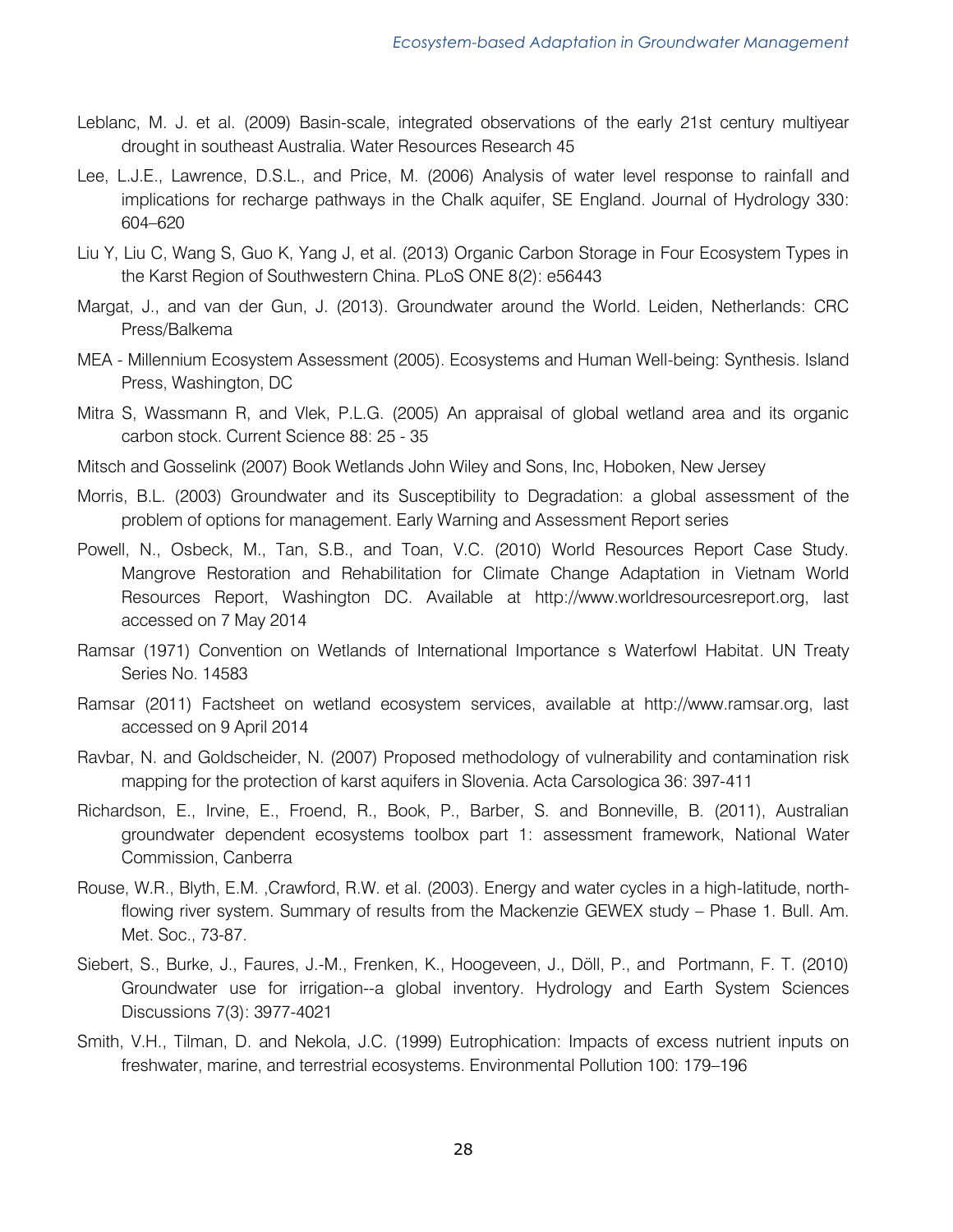- Stauffer, F. in (2011) Groundwater Management Practices, CH15 Protection of Groundwater Environment Findikakis, A, N. and Sato, K. Taylor and Francis
- Stomberg, J., Tiller, R.,and Richter, B. (1996) Effects of groundwater decline on riparian vegetation of semiarid regions: The San Pedro, Arizona, Ecological Applications 6 (1): 113–131
- Stromberg, J.C. (1993) Frémont Cottonwood-Goodding Willow Riparian Forests: A Review of Their Ecology, Threats, and Recovery Potential, Journal of the Arizona-Nevada Academy of Science 27: 97–110
- Trautman, N. M. and Porter, K. S. (2012) Factsheet: Water and the soil. Available at http://psep.cce.cornell.edu last accessed at 8 May 2014
- Treidel, H., Martin-Bordes, J.J., Gurdak, J.J. (2012) Climate Change Effects on Groundwater Resources: A Global Synthesis of Findings and Recommendations. International Association of Hydrogeologists (IAH) – International Contributions to Hydrogeology. Taylor & Francis publishing, 414
- Wada, Y., Beek van, L.P.H., Kempen, C.M., Reckman, J.W.T.M., Vasak, S. and Bierkens, M.F.P. (2010) Global depletion of groundwater resources. Geophysical Research Letters, 37:20
- Wetzel, R. G. (2001) Limnology: Lake and River Ecosystems. Academic Press, London.
- Wilson, M. A. and Carpenter, S.R. (1999) Economic valuation of freshwater ecosystem services in the United States: 1971-1997. Ecological Applications 9: 772-783
- Winter, T. C. (2000) The vulnerability of wetlands to climate change: a hydrologic landscape perspective. Journal of the American Water Resources Association, 36: 305–311
- Winter, T.C., (1999) Relation of streams, lakes, and wetlands to groundwater flow systems. Hydrogeology Journal 7: 28–45
- World Bank (2010), Deep Wells and Prudence: Towards Pragmatic Action for Addressing Groundwater Overexploitation in India, World Bank.
- WWAP World Water Assessment Programme (2009) The United Nations World Water Development Report 3: Water in a Changing World. Paris: UNESCO, and London: Earthscan.
- Zhang S, Lövdahl L, Grip H, Jansson P-E, Tong Y (2007) Modelling the effects of mulching and fallow cropping on water balance in them Chinese Loess Plateau. Soil Tillage Res 93: 283 - 298